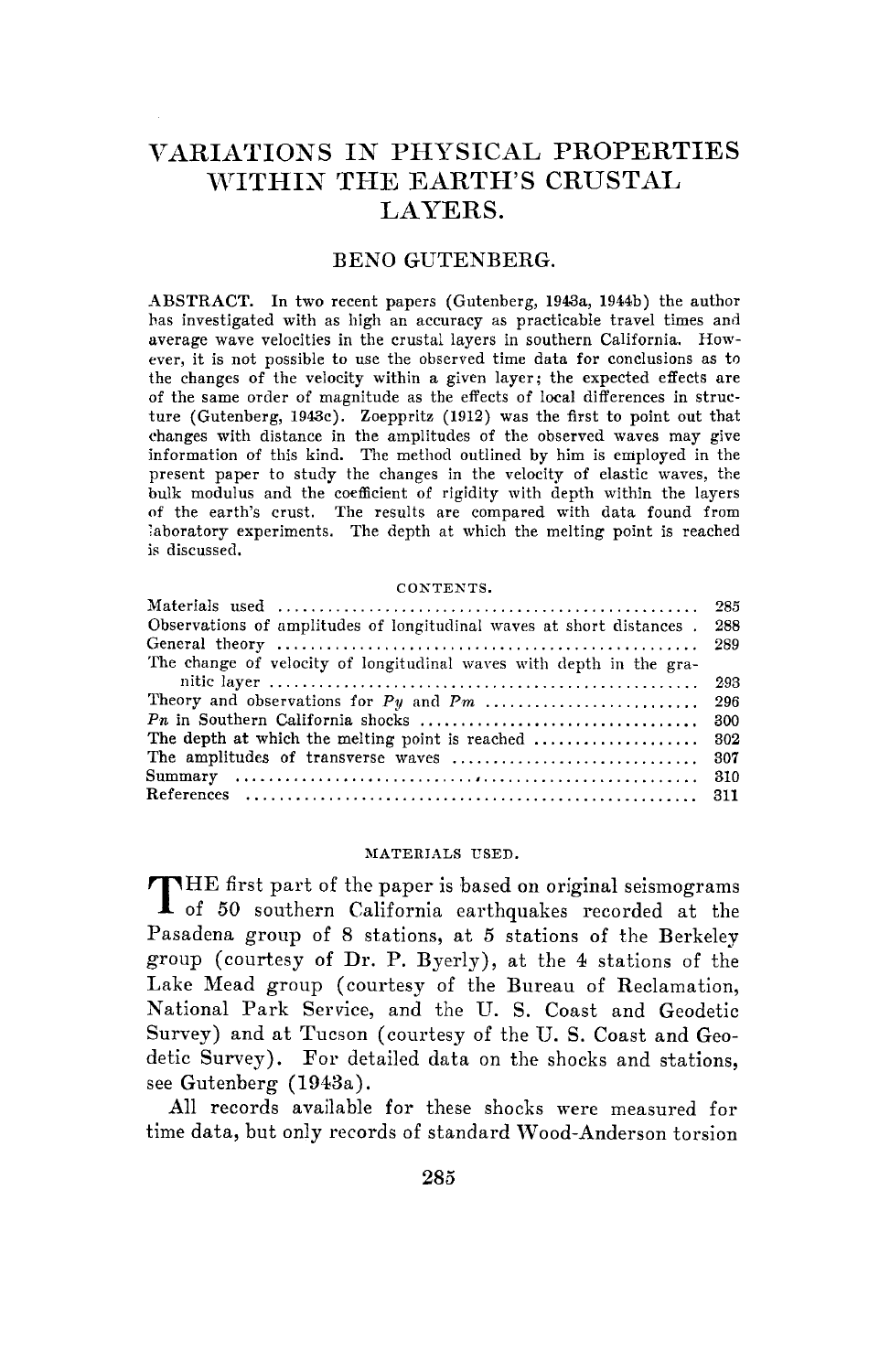seismographs  $(V=2800, T_0=0.8 \text{ sec.}, h=0.8\pm)$  were used for measurements of amplitudes. The dynamic magnification of these instruments changes very little; and in addition corrections (including the effect of ground) to reduce recorded amplitudes to a standard average have heen determined for all instruments of this type at the stations mentioned (Gutenberg, 1943a, Table 5). Records of other instruments can be used only when the instrumental constants are known sufficiently well for the time of any given shock. This requirement practically eliminates instruments with electromagnetic recording for the pres ent purpose (although their high magnification renders them unsurpassed for the study of time data) for their free periods and their static magnifications as well depend on the width of air gaps or distances between coils and magnets, which change with temperature. Consequently, no vertical-component records were available for use **in** the first part of this paper. The amplitudes in mm, of longitudinal waves measured on the NSand EW-components of the standard torsion seismographs were combined to determine the amplitude of the horizontal component, and the logarithm of this amplitude was taken; then the above mentioned correction for the particular station was sulbtracted, as well as bhe quantity *M-5;* M is the magnitude of the shock, as defined by Richter (1935) and determined for the 50 shocks by Gutenberg (1943a, Table 3). This gives approximately the logarithm of the average amplitude (in mm) of longitudinal waves which would be recorded in southern California by a standard torsion seismograph along the direction toward the epicenter for a shock of magnitude *5.* The results found in this way form the basic material for Table I.

The records available from the 50 shocks cover practically the whole range within which  $\overline{P}$  and  $P_y$  can be identified. (For symbols, see Fig.  $1$ <sup>1</sup> However, only a few records are available for distances beyond 500 km, so that additional shocks must be used to investigate Pn at greater distances and to obtain data for depths below about 70 km. Some records of the Pasadena group of stations covering distances between **9°**  and 29° have already been discussed hy Gutenberg and Richter (1931). For additional information, Gutenberg and Richter (1939) have studied records of shocks originating near and recorded at Huancayo, Peru from 1933 to July, 1937.

<sup>&</sup>lt;sup>1</sup> Figures in this paper were drafted by Mr. J. M. Nordquist.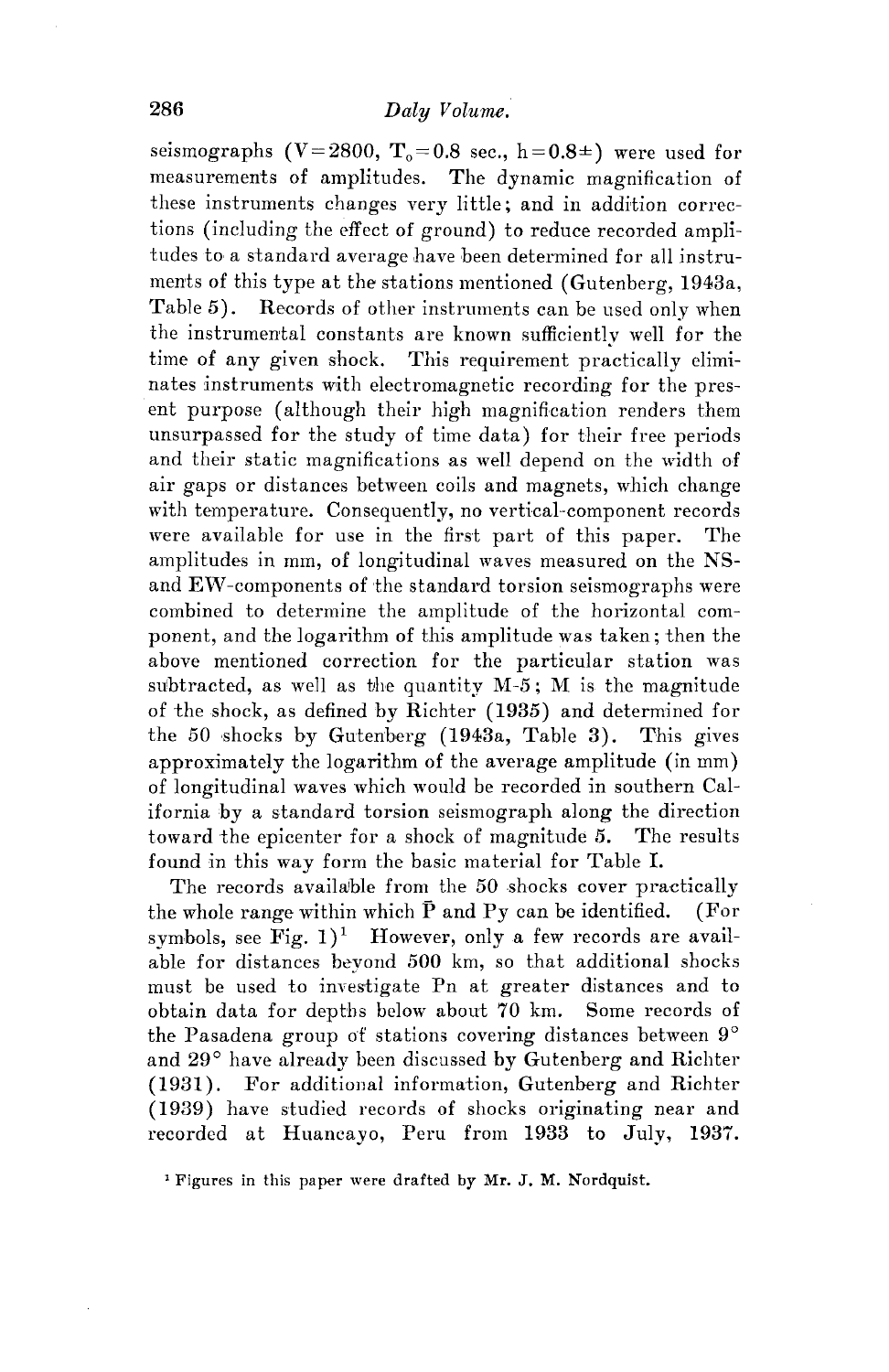Records of this station (two horizontal Wenner and one long period vertical Benioff seismographs) are now on file at Pasa-



dena up to December, 1942 ( courtesy of the Carnegie Institution of Washington). Focal depths and epicentral distances of shocks with records suitable for the present purpose were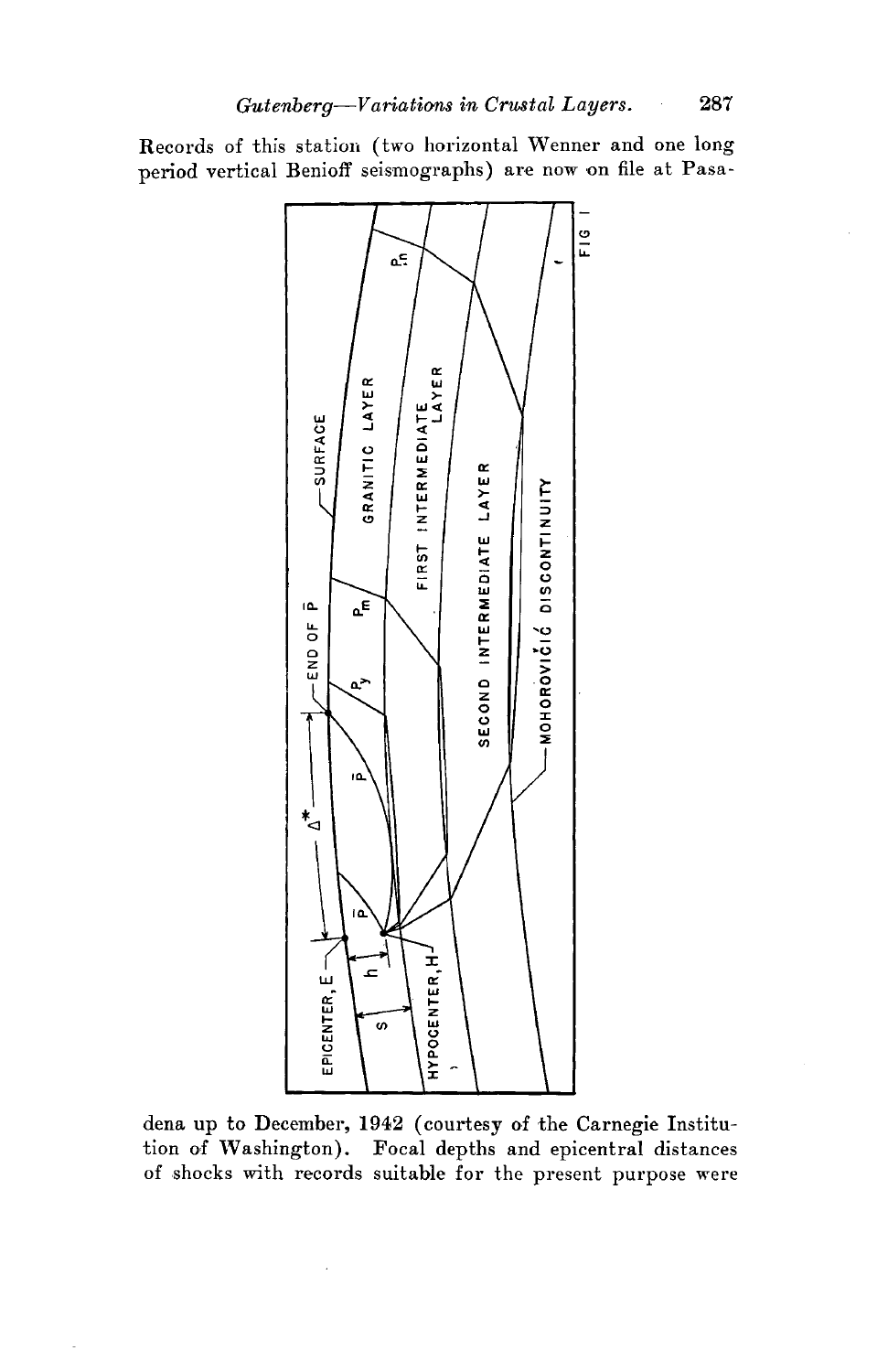### 288 *Dalu Volume.*

determined for additional shocks (Table VIII). Huancayo is one of the very few stations with sufficiently sensitive instruments which is favorably located with respect to the belts of intermediate and deep shocks to furnish the information desirable here.

## OBSERVATIONS OF AMPLITUDES OF LONGITUDINAL WAVES AT SHORT DISTANCES.

. The determination of horizontal amplitudes as described in the preceding section is affected by several sources of errors. First, our method of calculation supposes that the trace amplitudes of the longitudinal waves ( symbol P) on the standard torsion seismographs iucrease with the magnitude proportional to the trace amplitudes in the S-group ( transverse waves) at the distances used in the present paper, as the latter are used in the determination of the magnitude. No large errors are to be expected from this assumption as in the large majority of the records used the range of magnitude was less than  $1\frac{1}{2}$ units. The observations indicate that in 6 shocks originating near the Inglewood fault the logarithm of **S/P** was between 1.0 and 1.2 using all stations, but was  $0.6\pm0.2$  in most other shocks. The rather large values in the former are at least partly the result of the fact, that several stations are close to a "nodal line" for the P-waves (Gutenberg, 1941; see also next paragraph). In some other instances, Pn was unusually small: this is true for most shocks in Imperial Valley, as recorded at Pasadena and Mt. Wilson, and is probably due to effects of deep sediments or mountain roots along the path of the waves.

Second, the theory assumes that for a given phase the energy is radiated equally in all directions from the source. This is not correct (see Gutenberg, 1941, Figs. **1** and 2). Fortunately, the resulting amplitudes are too small by one half or more ( or the logarithm by 0.3 or more) in a small range of directions only. No attempt has been made to correct for this effect, as the direction of faulting is not known accurately enough.

Table I contains logarithms of average amplitudes, usually for distance ranges of 10 km., but covering longer intervals where data were scanty. It is based on the observations described in the preceding section.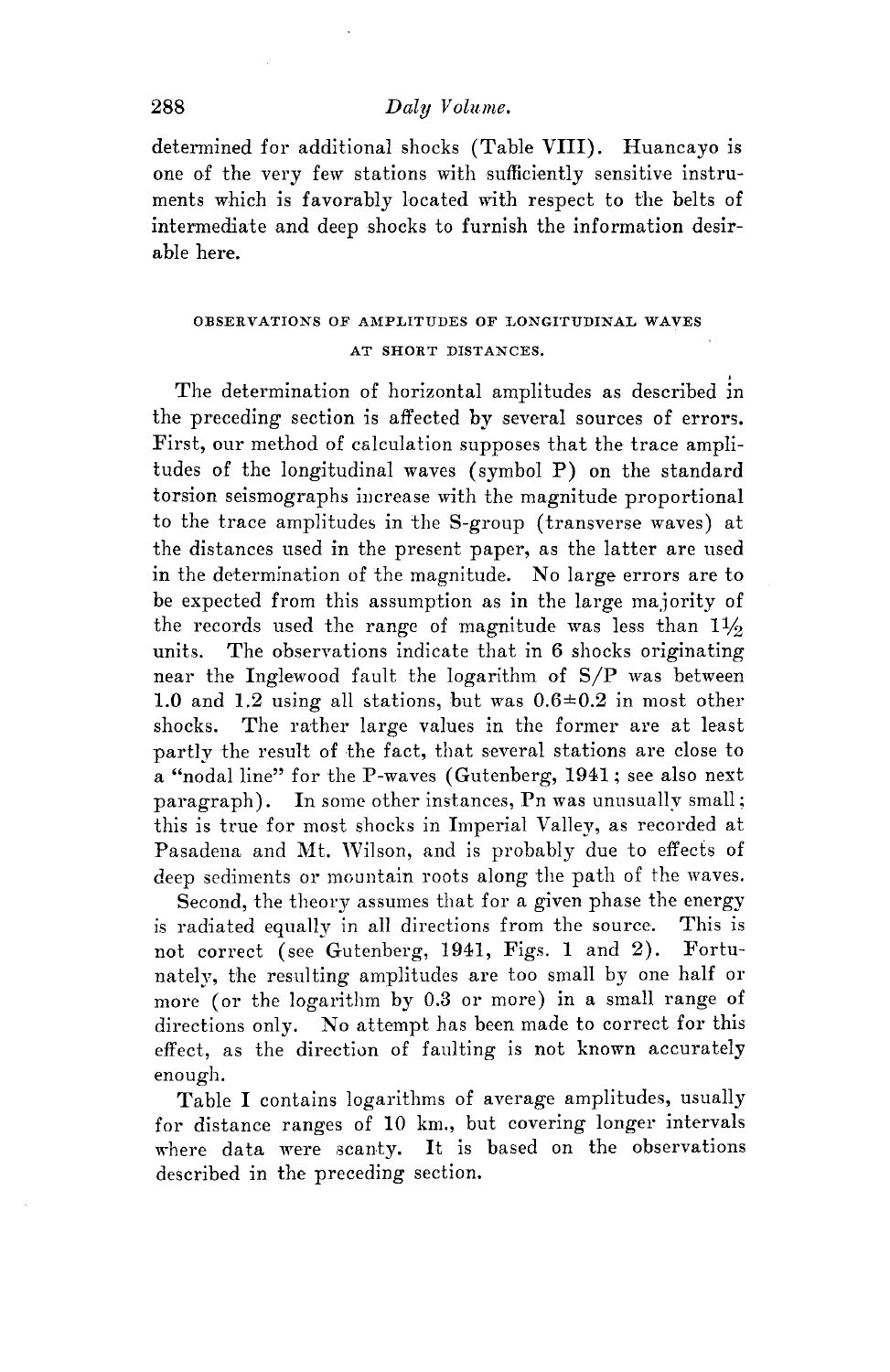#### GENERAL THEORY.

The method of Zoeppritz **(1912)** leads to the following equation for the horizontal amplitudes *u* of longitudinal (and



similarly of transverse) waves arriving at an epicentral distance  $\Delta$  in km. from a source at a depth h (hypocenter H, Fig. 2)

$$
u = C\left(\frac{u}{A}\right)_0 \sqrt{\frac{FK \sin i_h \frac{di_h}{d\Delta}}{\Delta \cos i_0}} \dots \dots \dots \dots \dots (1)
$$

 $C = constant$ , depending on the energy of the shock and the period at the point of observation; the latter is assumed to be constant but it really increases slightly with distance.  $(u/A)$ <sub>o</sub>=ratio of the horizontal component of the ground displacement to the incident wave amplitude taken at the station. It depends on Poisson's ration and on  $i_{0}$ , the angle of incidence at the surface. For characteristic values see Table  $X$ .

*F* is to be used if the wave under consideration is refracted (or reflected) at a discontinuity (at  $A, B, C$  in Fig. 2). It gives the fraction of energy which passes through the discontinuity in a refracted wave or is reflected into a reflected wave. In case of several refractions or reflections or both the product of such factors is to be taken. A summary of the theory and of values of *F* calculated under various assumptions has been given by the author after completion of the present paper (Gutenberg, 1944a).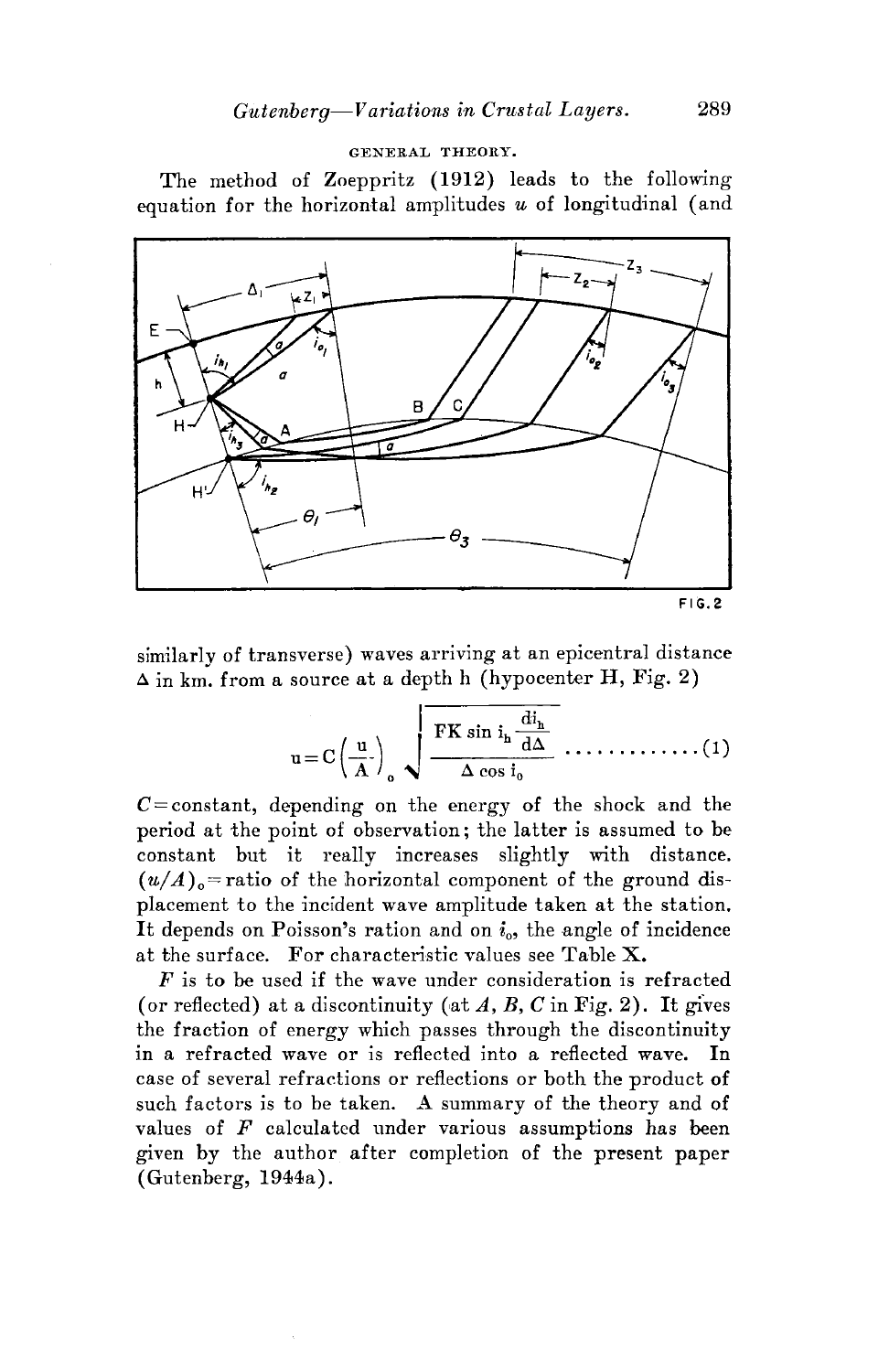## 290 *Daly V olwme.*

#### TABLE I.

Average amplitudes of longitudinal waves in southern California as a function of distance, for shock of magnitude 5.0. The figures given are the logarithms of the horizontal amplitudes in mm., as they would be recorded by a standard torsion Wood-Anderson seismograph (static magnification 2800, free period 0.8 seconds, damping factor  $h=0.8$  to 0.9). a) 43 shocks in southern California, b) 7 shocks in northern Owens Valley.  $n =$  number of records.

|           |     |                    | Logarithm of Amplitudes |        |        |               |                  |                         |
|-----------|-----|--------------------|-------------------------|--------|--------|---------------|------------------|-------------------------|
| Distance  |     | $\bar{\mathrm{P}}$ |                         | Py     |        | Pn            |                  | $\mathbf n$             |
| km.       | a)  | b)                 | a)                      | b)     | a)     | b)            | a)               | b)                      |
| $1-9$     | 2.5 |                    |                         |        |        |               | $\bf 2$          |                         |
| $20 - 29$ | 2.1 |                    |                         |        |        |               | 3                |                         |
| 30-39     | 2.1 |                    |                         |        |        |               | 7                |                         |
| $40 - 49$ | 1.3 |                    |                         |        |        |               | 7                |                         |
| 50-59     | 1.5 |                    |                         |        |        |               | $6\phantom{1}$   |                         |
| 60-69     | 1.4 |                    |                         |        |        |               | 3                |                         |
| 70-79     | 1.1 | 1.0                |                         |        |        |               | 12               | 6                       |
| 80-89     | 1.0 |                    |                         |        |        |               | 10               |                         |
| 90-99     | 1.1 |                    | 0.5                     |        |        |               | 15               |                         |
| 100-109   | 1,3 |                    | 0.6                     |        |        |               | 7                |                         |
| 110-119   | 1.2 |                    | 0.4                     |        |        |               | 7                |                         |
| 120-129   | 1.3 |                    | 0.6                     |        |        |               | $\ddagger$       |                         |
| 130-139   | 0.8 |                    | 0.2                     |        | $-0.2$ |               | 8                |                         |
| 140-149   | 1.2 |                    | 0.8                     |        | 0.3    |               | 5                |                         |
| 150-159   | 0.9 |                    | 0.6                     |        | 0.0    |               | $\boldsymbol{9}$ |                         |
| 160-169   | 1.0 |                    | 0.8                     |        | 0.3    |               | 23               |                         |
| 170-179   | 1.1 | 1.2                | 1.0                     | 0.8    | 0.3    |               | 17               | 7                       |
| 180-189   | 1.1 |                    | 1.0                     |        | 0.3    |               | 7                |                         |
| 190-199   | 1.0 |                    | 1,0                     |        | 0.1    |               | 3                |                         |
| 200-209   | 0.4 |                    | 0.5                     |        |        |               | $\overline{4}$   |                         |
| 210-219   | 0.8 |                    | 0.6                     |        | $-0.1$ |               | 6                |                         |
| 220-229   | 0.5 |                    | 0.4                     |        | $-0.4$ |               | 6                |                         |
| 230-249   | 0.6 |                    | 0.3                     |        | $-0.3$ |               | 10               |                         |
| 250-259   | 0.7 |                    | 0.9                     |        | $-0.1$ |               | 8                |                         |
| 254-264   |     | 0.6                |                         | 0.5    |        | $^{\rm -0.2}$ |                  | 5                       |
| 260-269   | 0.6 |                    | 0.5                     |        | $-0.5$ |               | 6                |                         |
| 270-279   | 0.7 |                    | 0.2                     |        | $-0.6$ |               | 15               |                         |
| 280-299   | 0.4 |                    | 0.0                     |        | $-1.0$ |               | 5                |                         |
| 300-309   |     | 0.5                |                         | 0.2    |        | 0.0           |                  | 6                       |
| 310-319   | 0.6 | 0.2                | 0.4                     | 0.0    | $-0.6$ | $-0.3$        | 8                | 6                       |
| 320-329   | 0.5 |                    | 0.0                     |        | $-0.5$ |               | $\mathbf 7$      |                         |
| 330-349   | 0.2 |                    | 0.0                     |        | $-0.2$ |               | 3                |                         |
| 350-359   | 0.2 | $-0.1$             | 0.0                     | $-0.4$ | $-0.1$ | $-1.4$        | 6                | 5                       |
| 360-369   | 0.1 | 0.1                | $-0.1$                  | $-0.4$ | $-0.8$ | $_{-0.8}$     | 6                | $\overline{\mathbf{c}}$ |
| 370-379   | 0.2 | 0.0                | $-0.0$                  | $-0.2$ | $-0.6$ | $^{\rm -1.3}$ | 9                | 6                       |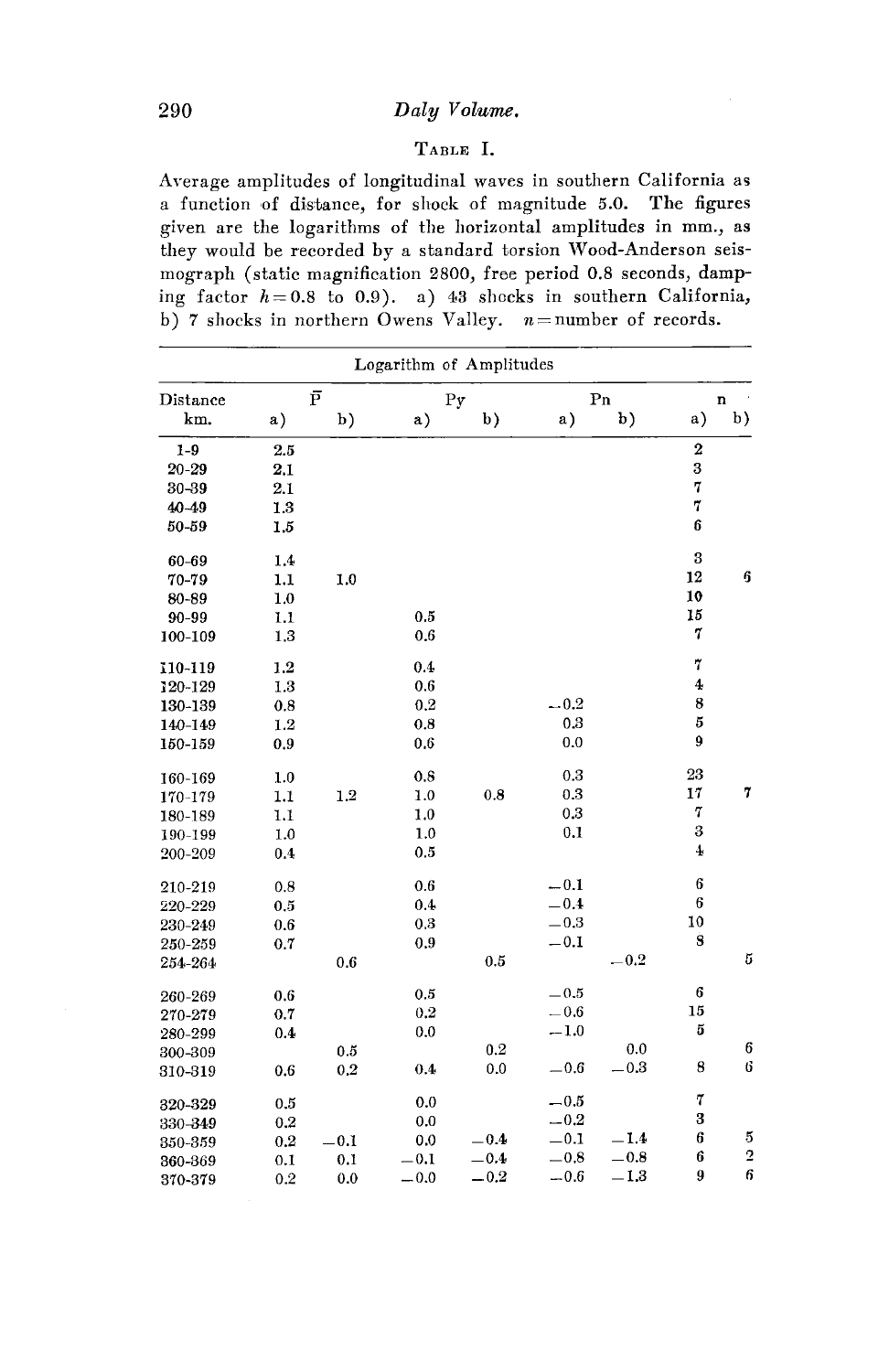|          |        |     | Logarithm of Amplitudes |             |              |                |              |    |
|----------|--------|-----|-------------------------|-------------|--------------|----------------|--------------|----|
| Distance | P      |     |                         | $_{\rm Py}$ |              | P <sub>n</sub> | n            |    |
| km.      | a)     | b)  | a)                      | b)          | a)           | b)             | a)           | b) |
| 380-389  | 0.2    | 0.3 | 0.0                     | 0.3         | $-0.4$       | $-1.0$         | 3            | 8  |
| 390-399  | $-0.1$ | 0.1 | $-0.3$                  | 0.0         | $-0.5$       | $-1.4$         | 5            | 4  |
| 400-415  | 0.0    | 0.1 | $-0.2$                  | $-0.1$      | $-0.6$       | $-0.8$         | 7            | 5  |
| 426-441  | $-0.2$ |     | 0.0                     |             | $-0.8$       |                | 6            |    |
| 448-457  | $-0.3$ |     | $-0.4$                  |             | $-0.9$       |                |              |    |
| 473-486  | $-0.3$ |     | $-0.4$                  | $-0.4$      | $-0.9$       | $-1.4$         | 3            | 6  |
| 531-552  | $-0.5$ |     | $-0.6$                  |             | $-1.4$       |                | 3            |    |
| 560-576  | $-0.5$ |     |                         |             | $-1.2$       |                | 2            |    |
| 680-682  |        |     |                         |             | $-0.8$       |                | $\mathbf{2}$ |    |
| 700-800  |        |     |                         |             | $(-2_{\pm})$ |                | 5            |    |

TABLE  $I$ —(Continued).

In equation  $(1)$ , *K* gives the effect of the absorption. For body waves, the average value of the absorption factor is about 0.00012 per km. (from unpublished results of the author). Consequently, their amplitudes are reduced by less than 5 per cent over the range of distances used in the present paper, so that  $K$  can be neglected.

Finally, equation (1) contains the angle of incidence at the source,  $i_h$ , its derivative with respect to the distance  $\Delta$ , this distance itself and the angle of incidence at the station,  $i_{0}$ . Of these, the value of  $di_h/d\Delta$  is the most important. It is inversely proportional to the width  $Z$  (Fig. 2) of the zone which is formed by a pair of rays forming the constant angle *a* at the source. Its large variations may he seen from the various cases sketched in Fig. 2. Its functional relationship to  $\Delta$  and  $i_0$  is treated separately for  $\bar{P}$ ,  $Py$  and  $Pn$  in the following sections.

In studying gradual changes of velocity  $V$  with depth,  $h$ , it is convenient to assume that the increase of  $V$  is proportional to h,

vh = vo+bh .................... (2)

$$
dV_h/dr = -b \quad \ldots \ldots \ldots \ldots \ldots \ldots (3)
$$

Throughout this paper *h* is measured in km.  $h=R-r$ ,  $R=$ radius of the earth,  $r$  = radius of the sphere at the depth  $h$ . The subscript  $_{0}$  refers to the surface of the earth. If equation (3)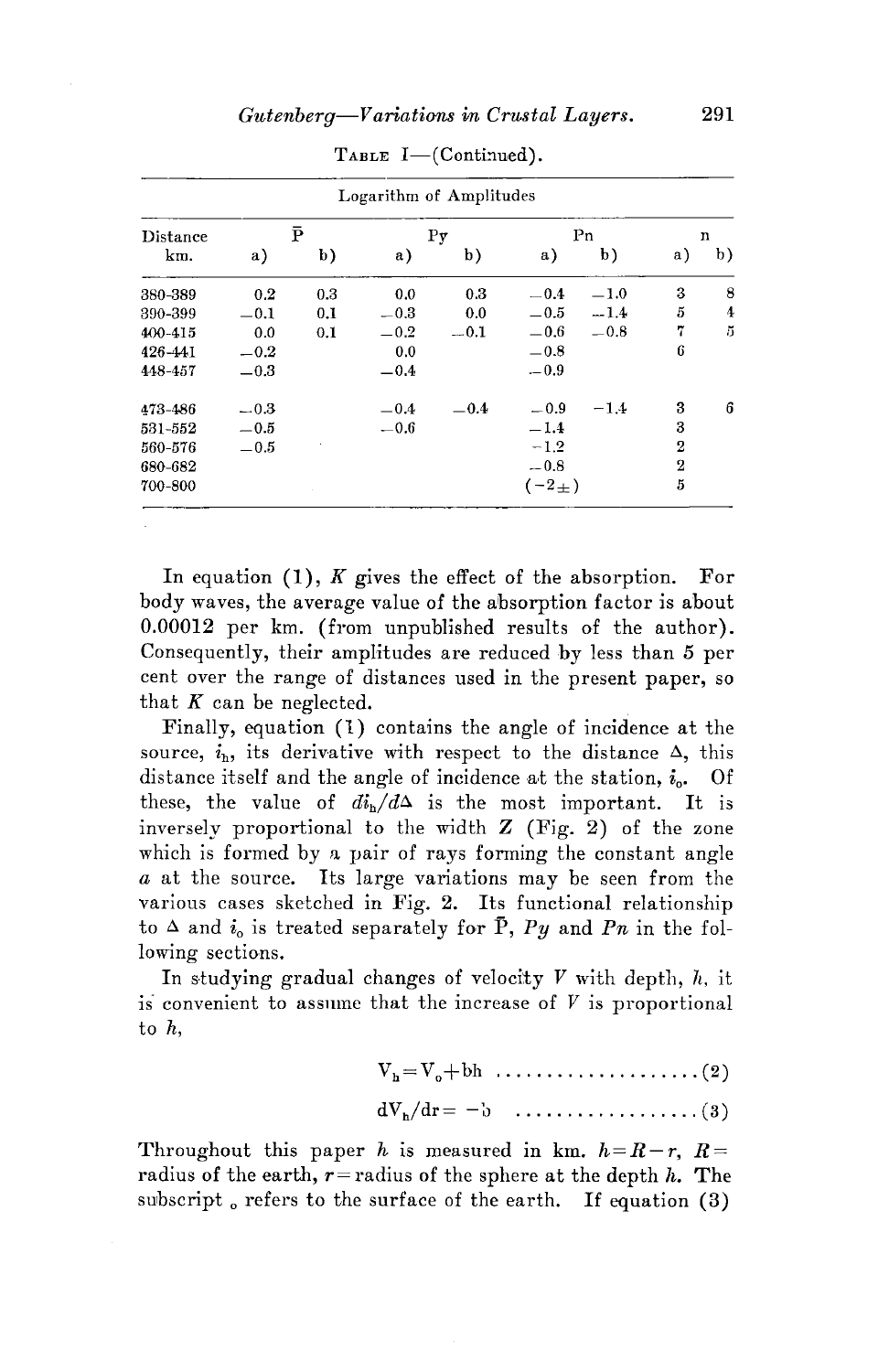holds, all rays are parts of circles with the radius  $\rho_h$ , given by

$$
\rho_h = \frac{V_h}{\left(\frac{dV}{dr}\right)_{h} \sin i_h} = -\frac{V_h}{b \sin i_h} = -\frac{V_o}{b \sin i_o} \frac{r}{R} \dots (4)
$$

In particular, using equation (4), if  $i<sub>b</sub>=90°$ , we find  $\rho<sub>b</sub>$ <sup>\*</sup>

$$
\rho_h^* = -\frac{V_h}{b} \qquad \rho_h \sin i_h = \rho_h^* = constant. \quad \ldots \ldots \ldots (5)
$$

The velocity *V* of longitudinal waves, *v* of transverse waves, the bulk modulus k, the density d and Poisson's ratio  $\sigma$  are connected by the following equations:

$$
k = d (V^{2} - \frac{4}{8}v^{2}) = dV^{2} \frac{1+\sigma}{3(1-\sigma)} \dots \dots \dots \dots (6)
$$

$$
\sigma = 0.5 \left[ 1 - \frac{1}{(V/v)^{2} - 1} \right] = \frac{0.5 (V/v)^{2} - 1}{(V/v)^{2} - 1} \dots \dots \dots (7)
$$

If the change in density with depth is due only to a change  $\Delta p$  of the pressure  $p$  and not to a change in material, and the compression involved is adiabatic, then we have approximately in a relatively thin layer of a given material

$$
\Delta d/d = \Delta p/k \text{ and}
$$
\n
$$
\frac{V + \Delta V}{V} = \sqrt{\frac{k + \Delta k}{k} \frac{d}{d + \Delta d}} = \text{approx.} \left( 1 + \frac{\Delta k - \Delta p}{2k} \right) \dots (8)
$$
\n
$$
\frac{\Delta V}{V} = \frac{\Delta k - \Delta p}{2k} \qquad \frac{\Delta k}{k} = \frac{2\Delta V}{V} + \frac{\Delta p}{k} \text{, where } \Delta V = \text{b } \Delta \text{h } \dots (9)
$$

If  $x$  is the change in  $k$  expressed in per cent for a change in pressure by 1000 atmospheres, which corresponds to a change in depth of about  $\Delta h = 10/d$  km., and if *k* given in dynes per cm2, then we have

$$
\mathbf{x} = \frac{200 \, \text{b} \, \Delta \mathbf{h}}{\mathbf{V}} + \frac{10^{11}}{\mathbf{k}} = \frac{2000 \, \text{b}}{\mathbf{V} \, \text{d}} + \frac{10^{11}}{\mathbf{k}} \dots \dots \dots (10)
$$

The effect on the density of the increase in temperature with depth has been studied by Birch (1939). He found that for a temperature gradient of several degrees per km., equations  $(8)$  may become seriously inadequate. However, as  $b$  can be found only approximately, the other quantities need not be known very accurately. For the calculations the values given in Table II have been used. For the values of V and *v,* see Gutenberg (1944b);  $d$  is assumed;  $k$ ,  $\mu$  and  $\sigma$  result from  $V$ ,  $v$  and  $d$ .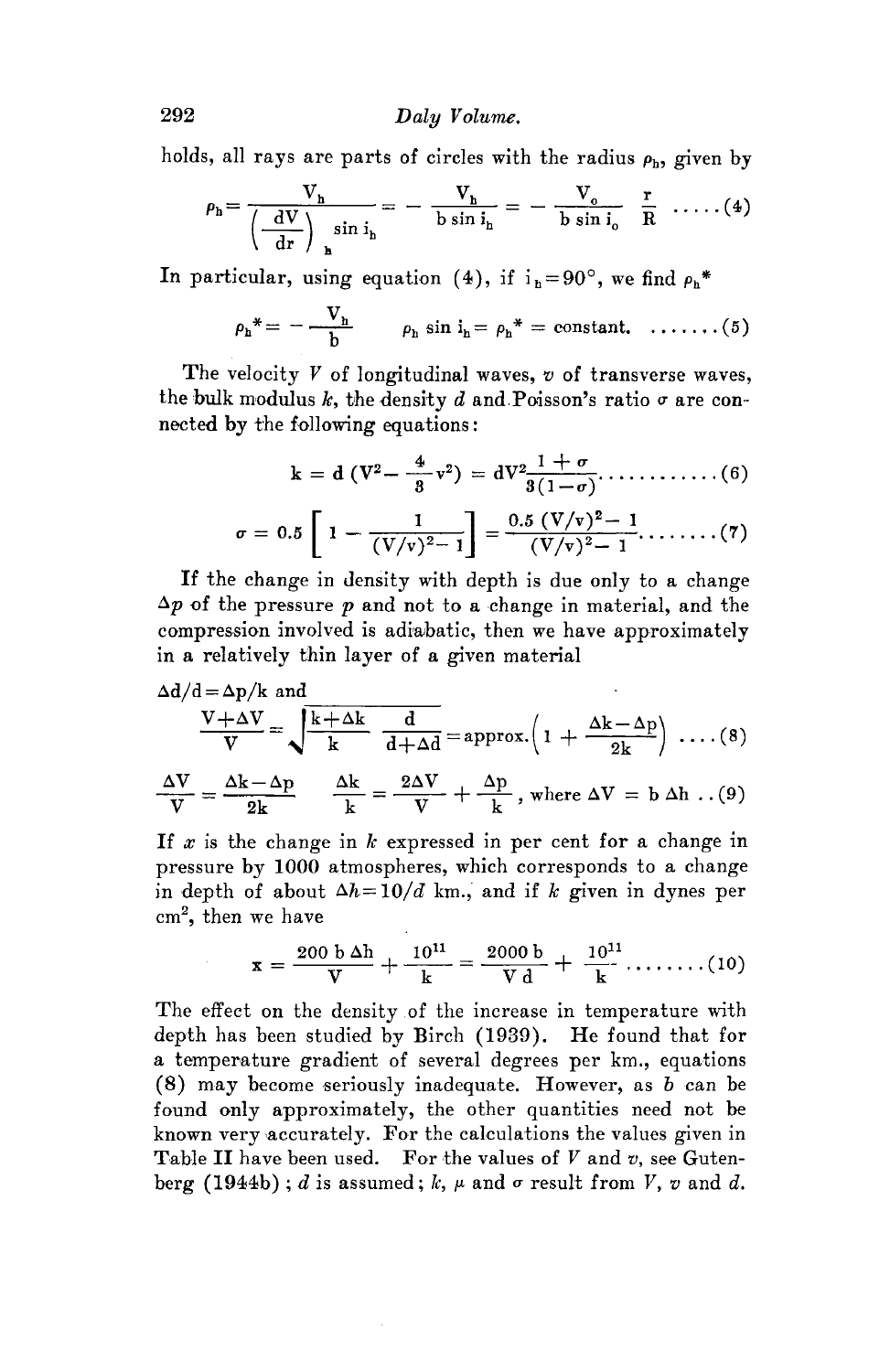In addition, the value of *b* in the various layers, must be known. Consequently, our next problem is, to find the change of velocity with depth in each of the crustal layers, which gives *b.* 

|                  |      |      |                       | $V(km./sec.)$ v(km./sec.) k(dynes/cm. <sup>2</sup> ) $\mu$ (dynes/cm. <sup>2</sup> ) d | $\sigma$ |
|------------------|------|------|-----------------------|----------------------------------------------------------------------------------------|----------|
| Granitic         |      |      |                       |                                                                                        |          |
| layer            | 5.58 | 3.26 | $4.6 \times 10^{11}$  | $2.9 \times 10^{11}$                                                                   | 2.7 0.24 |
| First intermedi- |      |      |                       |                                                                                        |          |
| ate layer        | 6.03 | 3.64 | $5.4 \times 10^{11}$  | $3.8 \times 10^{11}$                                                                   | 2.9 0.21 |
| Second interme-  |      |      |                       |                                                                                        |          |
| diate layer      | 6.91 | 4.08 | $7.9 \times 10^{11}$  | $5.2 \times 10^{11}$                                                                   | 3.1 0.23 |
| Below interme-   |      |      |                       |                                                                                        |          |
| diate layers     | 8.00 | 4.40 | $12.6 \times 10^{11}$ | $6.4 \times 10^{11}$                                                                   | 3.3 0.28 |

### TABLE II.

Average velocity  $V$  of longitudinal waves, bulk modulus  $k$ , density *d* and Poisson's ratio *a* in Southern California.

THE CHANGE OF VELOCITY OF LONGITUDINAL WAVES WITH DEPTH IN THE GRANITIC LAYER.

The longitudinal wave through the uppermost layer (neglecting the sediments), the so called "granitic layer," has been



FIG.3

given the symbol  $\bar{P}$  (Fig. 1). To find the quantities under the square root in equation  $(1)$  we use Figure 3 and equation  $(5)$ :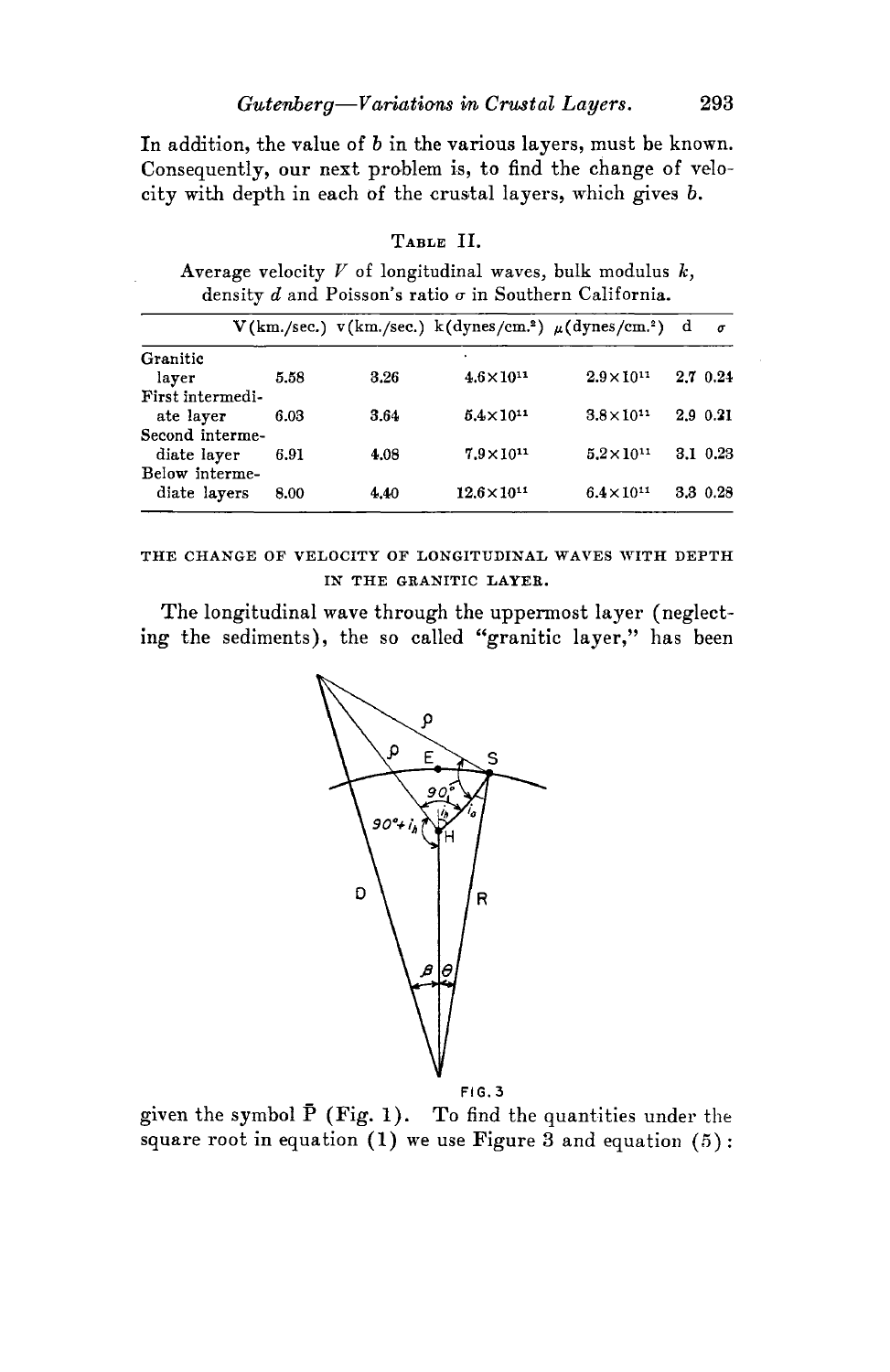$$
\tan \beta = \frac{\rho \cos i_h}{r + \rho \sin i_h} = \frac{\rho \cos i_h}{r + \rho^*}
$$
\n
$$
\cos (\beta + \Theta) = \frac{D^2 + R^2 - \rho^2}{2 D R}
$$
\n
$$
D^2 - \rho^2 - r^2 = 2\rho r \sin i_h = 2\rho^* r; \ D^2 + R^2 - \rho^2 = 2\rho^* r + r^2 + R^2 = \text{constant.} \tag{12}
$$

$$
D = \rho \cos i_{h} / \sin \beta \qquad \qquad \ldots \qquad \qquad \ldots \qquad \ldots \qquad \ldots \qquad (13)
$$

Equations (11) to (13) permit the finding of  $\Theta$  as a function of  $i_h$ ;  $i_o$  can be found from the ray equation

$$
\frac{\mathbf{r}\sin\mathbf{i}_{h}}{V_{h}} = \frac{\mathbf{R}\sin\mathbf{i}_{o}}{V_{o}}, \quad \dots \quad \dots \quad \dots \quad (14)
$$

(*d* cos  $i_h/d\Delta$ ) can be found graphically,  $F=1$ , and equation (1) can be used in the calculation of  $u$  as a function of  $\Delta$ , except for the constant factor C. In the calculations,  $(d \cos i_{\rm h}/d\Delta)$ . was measured per 100 km. and the best agreement between the values of  $\log u$  thus calculated and for the observations for a shock of magnitude 5 was found for log  $C=2.0$ . For straight rays (*v* and *V* constant,  $b=0$ ) equation (1) may be written

$$
u = C\left(\frac{u}{A}\right)_0, \sqrt{\frac{\sin i_h}{\Delta(\cos i_0 - \frac{r}{R}\cos i_h)}} \dots \dots \dots \dots \dots \dots (15)
$$

In order to compare the results found from equation (15) with those calculated for other values of b,  $2-0.90 = 1.10$  must. be added to the resulting values of log *u* as  $(d \cos i<sub>h</sub>/d\Delta)$  now is measured per radian.  $(0.90 = 1/2 \log 6370/100.)$ 

As long as *b* in equation (2) is within reasonable limits, the calculated curves for  $\log u$  as a function of  $\Delta$  differ mainly by the distance  $\Delta^*$ , at which the direct waves end (See Fig. 1). For distances shorter than  $\Delta^*$  the calculated values of log *u* are practically the same. Table III gives the observed values of log *u* (from Table I) and those calculated from (15) for log  $C = 1.10$ . Up to  $\Delta = 325$  km., the agreement is very good. Beyond, the observed values are one-half of the calculated or less, indicating that very probably the end of the direct  $\overline{P}$ -waves occurs at a distance of about  $\Delta^* = 325$  km. Theoretically, the value of *u* is zero at the epicenter ( the movement there is supposed to be purely vertical), and reaches its maximum at a distance of about 25 km. The two observed values near the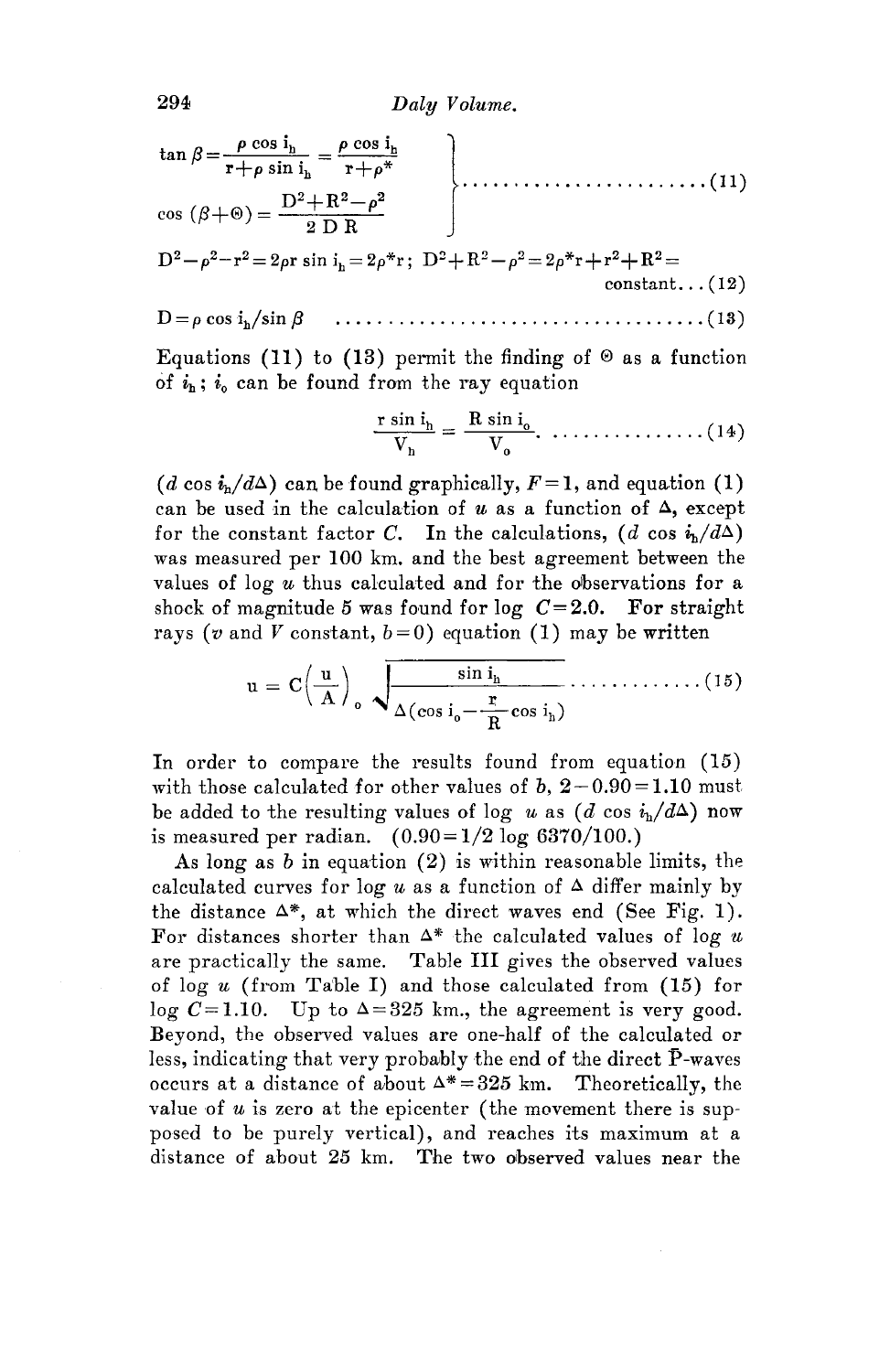epicenter give  $log u = 2.5$ . The difference is partly instrumental and partly due to the fact that the source is not a point.

## TABLE III.

Observed and calculated values of log  $u$  for  $\overline{P}$  in a shock of magnitude 5. Details as in Table I.

| $\Delta$ in km, 25 50 100 150 200 250 300 325 350 400 500    |                                             |  |  |  |  |  |
|--------------------------------------------------------------|---------------------------------------------|--|--|--|--|--|
| obs. 2.1 $1.5$ 1.2 1.0 0.7 0.6 0.5 0.5 0.1 0.0 -0.4<br>calc. | 1.8 1.5 1.1 0.9 0.7 0.6 0.5 0.4 0.4 0.3 0.1 |  |  |  |  |  |

The value of  $\Delta^*$  (Fig. 1) depends mainly on the depth of focus, h, the thickness, *s,* of the layer and the radius of curvature of the rays, given by *b* (supposed constant). If the first two quantities are known, *b* can be found. From travel time observations (Gutenberg, 1943a) as well as the amplitudes of  $Py$  (next section) it appears probable that the source  $H$  (Fig. 1) of at least a large majority of the earthquakes used was at the bottom of the granitic layer; consequently  $h = s$ . For the limiting ray (see Fig. 3)  $\beta=0$ ,  $D-R+p^*=h$ , and equation (11) gives  $\mathbb{O}^*$ , from which  $\Delta^*$  can be found. Results for  $h=s=$ 18 km., which may be in error by  $\pm 3$  km., are given in Table IV.

TABLE IV.

### Corresponding values of *b* and  $\Delta^*$ , if  $h=s=18$  km. (Fig. 1).

|             | 0.0000 | 0.001                                               | $_{0.0013}$ | 0.002 | 0.0043      | 0.01              |
|-------------|--------|-----------------------------------------------------|-------------|-------|-------------|-------------------|
| $\Lambda^*$ | 479    | 328<br><b><i><u>President Communication</u></i></b> | 304         | 265   | 190<br>____ | $137 \mathrm{km}$ |

From Table III it seems likely that  $\Delta^*$  is approximately 325 km.; Table IV then gives *b=0.001.* This is at least the order of magnitude of  $b$ ; errors are introduced by effects of sedimentary layers, locally variable values of h and *s,* misinterpretation of  $\bar{P}$  in seismograms and the assumption that the increase in velocity is proportional to  $h$ . In granitic material the velocity increases much more rapidly in the uppermost kilometer than at larger depth (Birch et al., 1942, p. 97). This increase depends on the age of the granite, the depth at which it was formed, the thickness of overlying sediments, and the composition.

With  $b=0.001$ , equation (10) shows that the bulk modulus k would increase by about  $\frac{1}{2}$  per cent with an increase of depth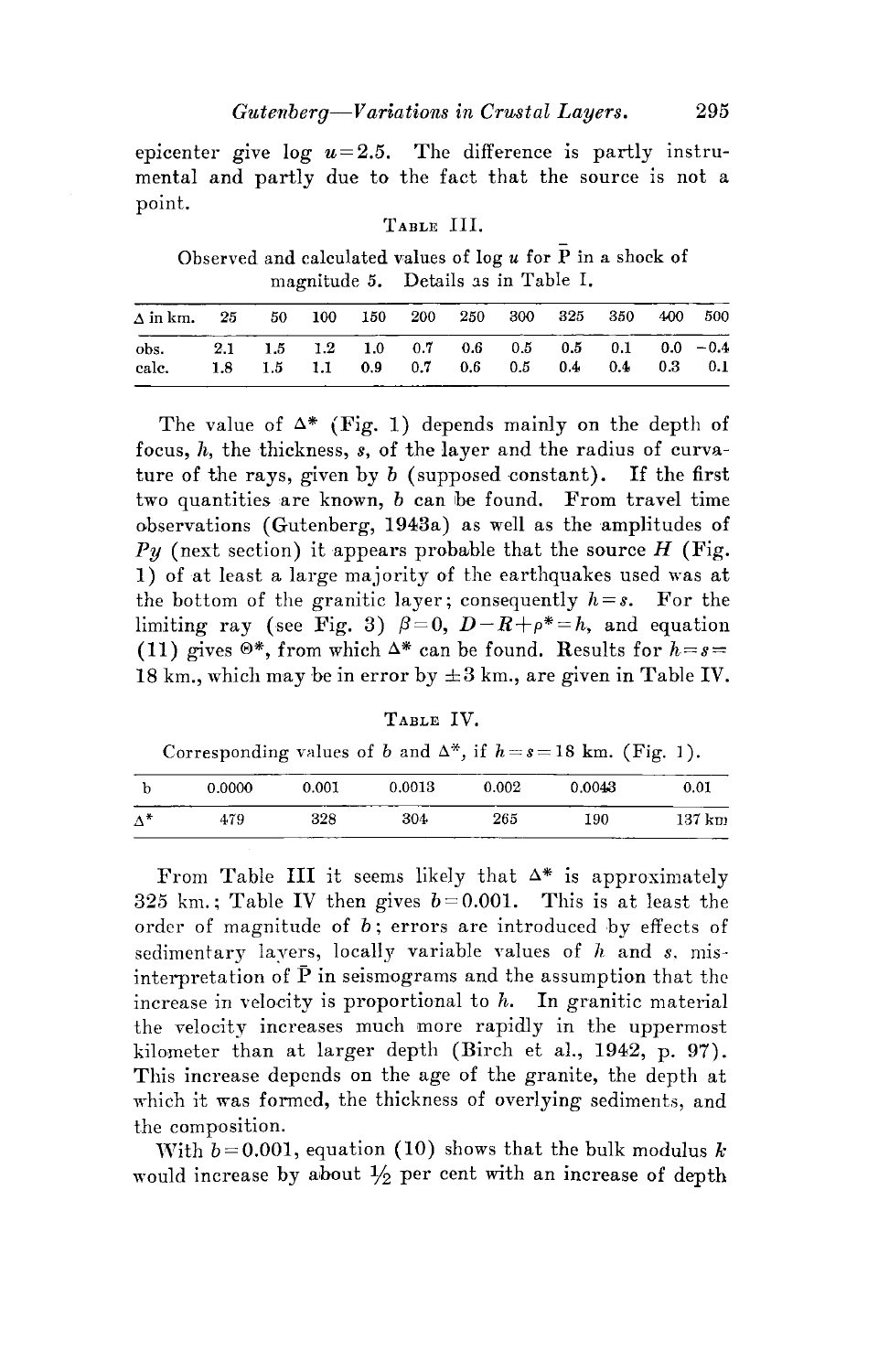corresponding to an increase of pressure *p* by 1000 atm. For small strains, Birch (1938) found theoretically that approximately  $\delta(1/k)/\delta p = -5/k^2$ . This gives for the first two layers an increase in  $k$  of the order of magnitude of 1 per cent, if  $p$ increases by 1000 atm. Laboratory experiments of Adams and Williamson (1923; see also Birch et al., 1942, p. 62) gave a bulk modulus of about  $5\times10^{11}$  dynes per cm.<sup>2</sup> at a pressure of  $5000$  atm. in agreement with the value found from seismic data (Table II), and an increase by about 2 per cent corresponding to an increase of pressure by 1000 atm. However, these results did not consider the effect of temperature. Findings of Birch (1943) indicate that this reduces the effect of pressure by at least one half. Birch and Dow (1936) calculated the compressibility as a function of depth for a diabase, including the temperature effect. This reduced the increase in bulk modulus with depth by about  $\frac{1}{6}$  as compared with the assumption of a constant temperature. In all instances, the increase of *k* with pressure was, much greater for the first 1000 atm. than for specimens already under a pressure of a few thousand atm. at the beginning of the experiments. The results from seismic velocity data show the same phenomenon. Apparently, in the uppermost km. *b* is roughly **0.1** or even larger (Birch et al., 1942, p. 97), which gives an increase in *k* by at least 15 per cent for the first 1000 atm. Except for the uppermost 1 or 2 km, where the velocity is relatively low, the assumption of a velocity  $V=5.56+0.001$  h km./sec (h=depth in km.) for longitudinal waves in the granitic layer explains all the observations. Improvements would consist in a more accurate determination of the factor *b* and in assuming a better functional relationship between  $V$  and  $h$ .

## THEORY AND OBSERVATIONS FOR *Py* AND *Pm.*

Unlike P, the *Py* waves having their deepest point in the first intermediate layer (Fig. 1) have definitely different velocities depending on the region (Gutenberg, 1943b). There may be one or several intermediate layers. In the present paper we use the symbol *Py* for the wave through the first intermediate layer. In European earthquakes the symbol *P\**  is used for a similar wave with a different velocity

The equations for the calculation of the amplitudes depend on whether the source is within the granitic layer  $(H \text{ in Fig. 2})$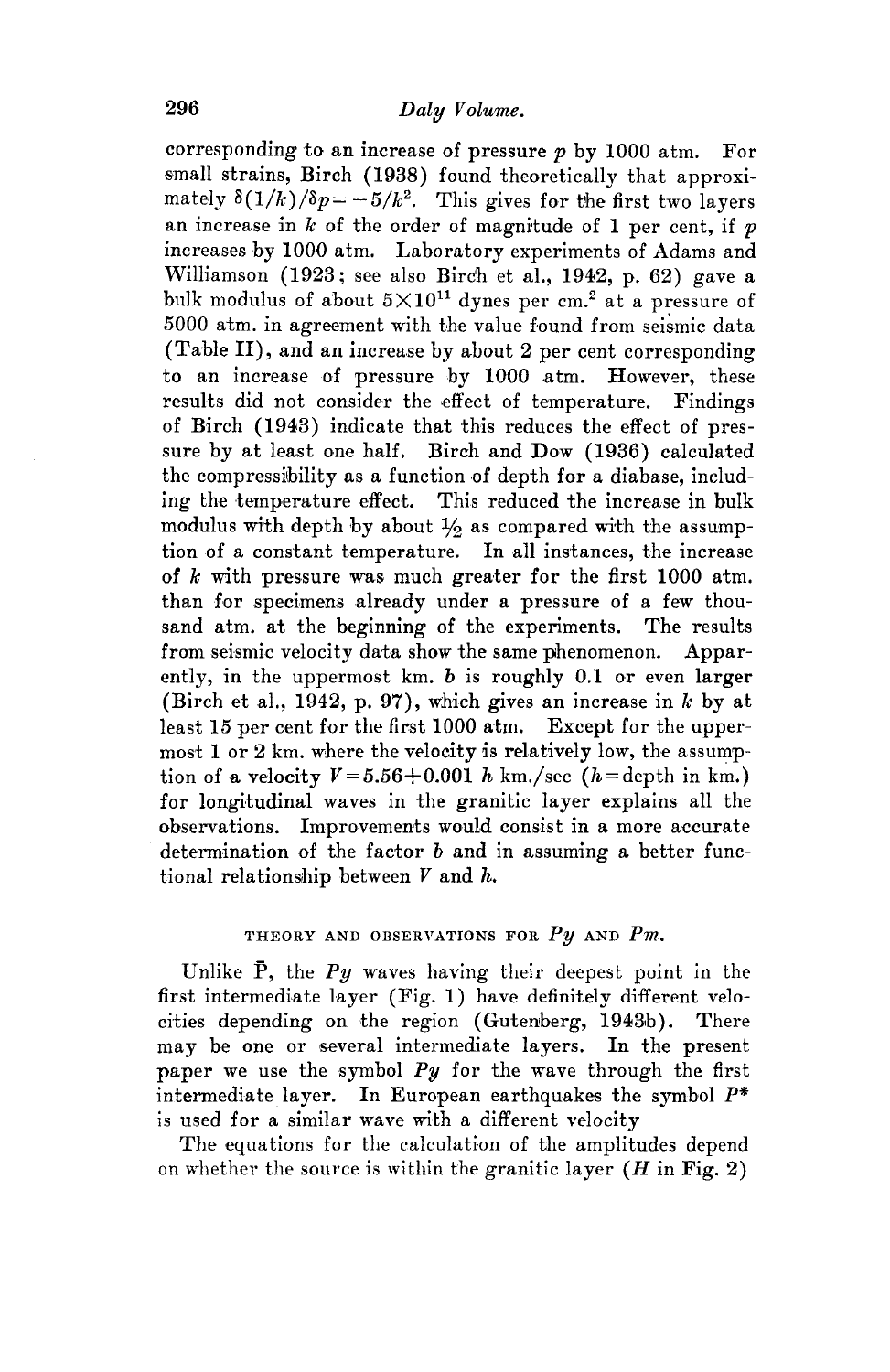or at its bottom  $(H')$ . In the first case much smaller amplitudes are to be expected than in the second. The ratio  $p$  of the calculated amplitude in the first case over that in the second is given approximately by

$$
p = 0.2 \sqrt{f(90^{\circ} - i_2)} \dots \dots \dots \dots \dots \dots (16)
$$

where  $f =$  fraction of energy refracted into the intermediate layer, and  $i_2$  = angle of incidence in the intermediate layer in degrees. f increases from zero for  $i_2 = 90^\circ$  to about 0.7 for  $i_2 = 87.5^\circ; i_2 = 89^\circ$  corresponds to an epicentral distance



usually between 100 and 200 km., depending on the value of *b.*  Thus,  $p$  is smaller than 0.1 at the distances where  $Py$  begins to precede  $\bar{P}$  and to be observable.

The chief difficulty in the calculation of  $Py$  and  $Ph$  arises from the fact that the equations used in general for the calculation of the energy of reflected and refracted waves does not hold for waves traveling in the high velocity layer almost parallel to the boundary ( angle of incidence greater than about 85°). The strain set up in the low velocity layer by such waves arriving earlier than those on the low velocity side of the boundary produces an energy flow across the boundary from the side of high velocity to that of low velocity. This phenomenon was first recognized from observations; the refracted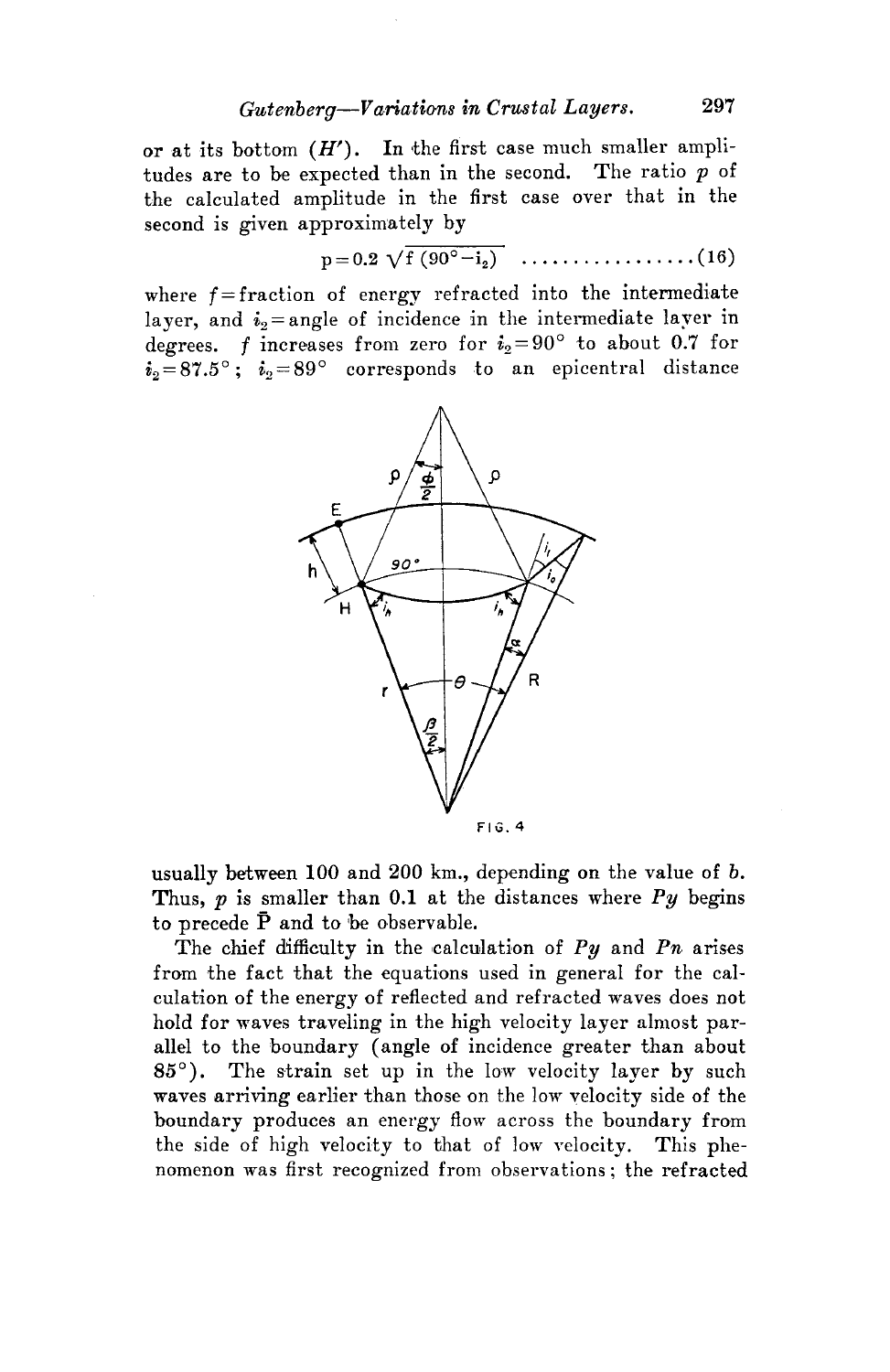waves were found to he by far larger than calculations indicated (Schmidt, 1938, 1939). The observations were explained qualitatively by Joos and Teltow (1939) and Ott  $(1942)$ . We must, therefore, expect that Py and Pn are noticeably larger at short distances than the classical theory would indicate and somewhat smaller at long distances.

We assume now that  $Py$  is in the boundary  $(H'$  in Fig. 2). From Fig. 4 we find with sufficient approximation

$$
\Theta = a + \beta \qquad a = i_1 - i_c \qquad \ldots \ldots \ldots \ldots \ldots \ldots (17)
$$

*a* changes very little with  $i_0$ .  $i_0$ ,  $i_1$  and  $i_1$  are connected by the wave equation (14).

$$
\tan \frac{1}{4} (\phi - \beta) = c \tan \frac{1}{4} (\phi + \beta) \quad \text{where} \quad c = \frac{r - \rho}{r + \rho} \dots (18)
$$

As both  $\phi$  and  $\beta$  are very small angles and

$$
\frac{1}{2}(\phi+\beta) = 90^\circ - i_h,
$$
  
\n
$$
(\phi-\beta) = 2c(90^\circ - i_h) \text{ or } \beta = (1-c)(90^\circ - i_h) \dots (19)
$$
  
\n
$$
\frac{d\Theta}{di_h} = \text{approximately } \frac{d\beta}{di_h} = c-1 \text{ (in radians)} \dots (20)
$$

These equations and equation (14) furnish most of the data needed in equation (1). *F* was taken from Slichter and Gabriel (1933, case 1);  $log C=2.0$ , as found from P. Table V gives the observed values from Table I and calculated values

|  | A R L E |  |
|--|---------|--|
|--|---------|--|

Observed values of log *u* for Py ( details as in Table I) and calculated values, a) for  $V=6.00+0.0095$   $(h-18)$ ; b)  $V=6.05+0.0019h$ ; *c*)  $V=6.05$  constant.

|          |    |        |        |         |     |                  | $U_1$ $V = 0.001$ covered in $U_1$ $V = 0.001$ , combinants |              |         |
|----------|----|--------|--------|---------|-----|------------------|-------------------------------------------------------------|--------------|---------|
| Distance |    | 100    | 150    | 200     | 250 | 300              | 350                                                         | 400          | 500 km. |
| Observed |    | - 0.5  | 0.8    | 0.6     | 0.5 | 0.2 <sub>1</sub> | 0.0                                                         | $-0.2$       | $-0.5$  |
| Calc, a) |    | 0.5    | - 0.6  | $0.6\,$ | 0.6 | 0.6              | 0.5                                                         | 0.5          | 0.5     |
|          | b) | $-0.1$ | 0.0    | 0.0     | 0.1 | 0.1              | 0.1                                                         | 0.0          | 0.0     |
|          | c) | $-0.5$ | $-0.4$ | $-0.4$  |     |                  | $-0.4$ $-0.4$ $-0.4$                                        | $-0.4 - 0.4$ |         |

for various values of *b*. The agreement between the observations and the calculated values for a) is good up to a distance of about 300 km. In case a) the deepest point of the ray to 300 km. would be about 20 km. below the bottom of the gran-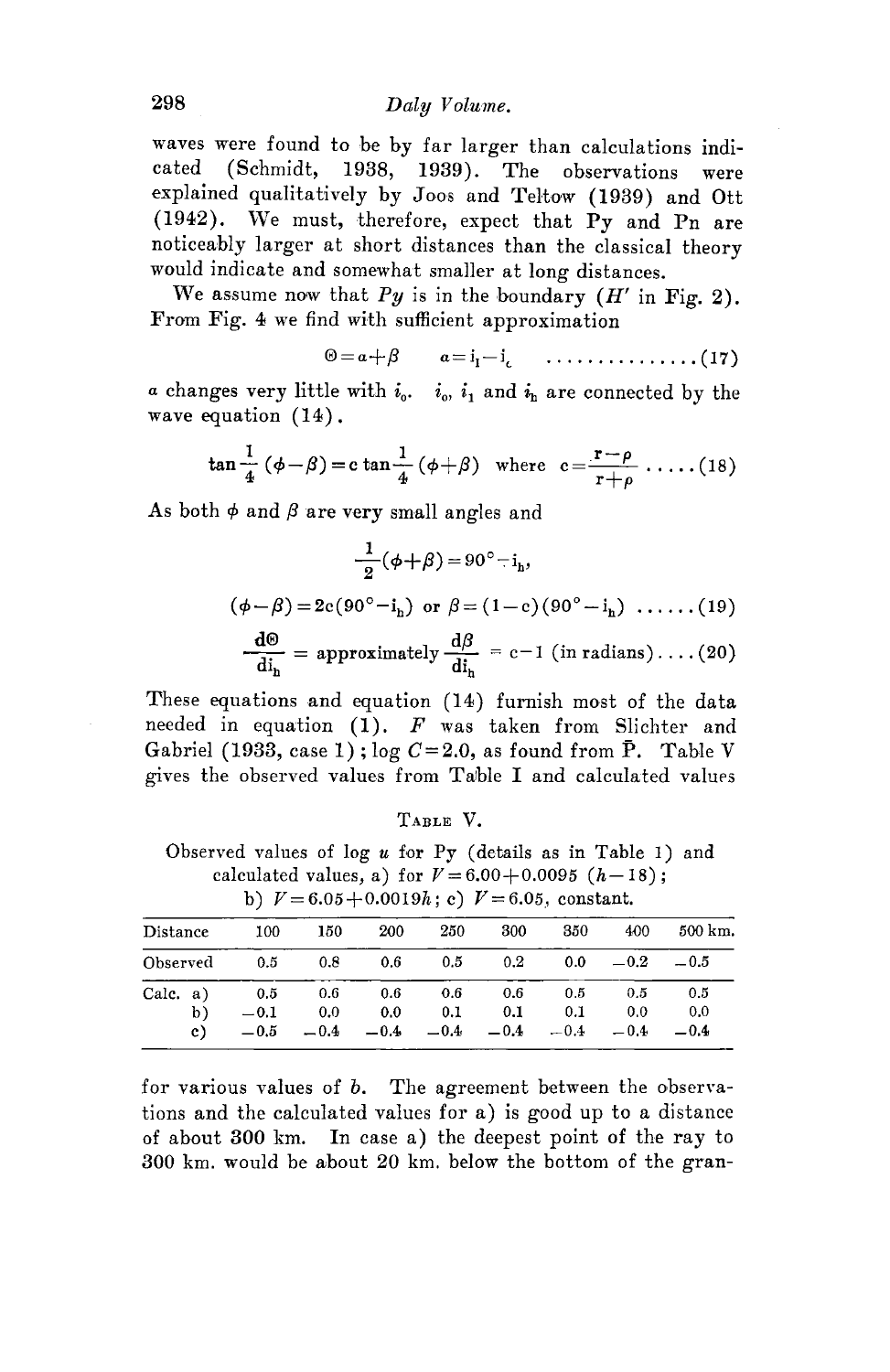itic laver; this is the correct order of magnitude for the thickness of the intermediate layer (15 km. from travel times; Gutenberg, 1944b), and the observed Py-phases to distances of 300 km. and beyond would be diffracted rays. The ray arriving at the surface at  $\Delta=300$  km., would penetrate only about 4 km. into the layer in b) and slightly more than **1** km. in c). Thus, assumption a) fits the data, but we must keep **in**  mind that the amplitudes of  $Py$  may be noticeably affected by the energy flow near the discontinuity as mentioned above. If we assume that the source is within the granitic layer, the calculated amplitudes are by far too small.

Combining the results, we find that the relatively large amplitudes of *Py* indicate that the source of earthquakes in southern California is usually at the bottom of the granitic layer, as has been found already from the travel times. The velocity of longitudinal waves in the first intermediate layer is given approximately by  $V=6.0+0.01$   $(h-18)$  km./sec, where the figure 0.01 gives only the order of magnitude. The corresponding increase in the bulk modulus by roughly  $1\frac{1}{4}$  per cent corresponding to a pressure increase by 1000 atm. is of the order of magnitude observed in experiments.

In southern California, a second intermediate layer (Fig. 1) is indicated by the phases *Pm* and *Sm* (Gutenberg, 1944b). The velocity of longitudinal waves in this layer is about 6.9 km./sec (Table 11). Theoretically *Pm* and *Sm* should be smaller in amplitude than the corresponding *Py* and *Sy* waves.

In the preceding discussion of the first two layers the distance  $\Delta^*$  (Fig. 1) at which the waves begin to decrease rapidly has added valuable information. The thickness of the granitic and first intermediate lavers seems to be the same, within the limits of observations, everywhere in southern California and, correspondingly, the amplitudes of P, *Py* and *Pn* do not depend noticeably on the wave paths (Table I, columns a) and b) ). Contrasting with this, the second intermediate layer seems to be much thicker under the mountains than under the lowlands. The maximum, under the Sierra Nevada, is more than 20, perhaps about 30 km., unless there are additional layers, and the minimum probably 5 km. or less under the coastal areas (Gutenberg, 1943a, 1944b). Consequently, it is to be expected that the critical distance  $\Delta^*$  at which the true Pm ends is greater for paths under mountain regions than for waves travelling mainly under lowlands. Of chief importance is the thick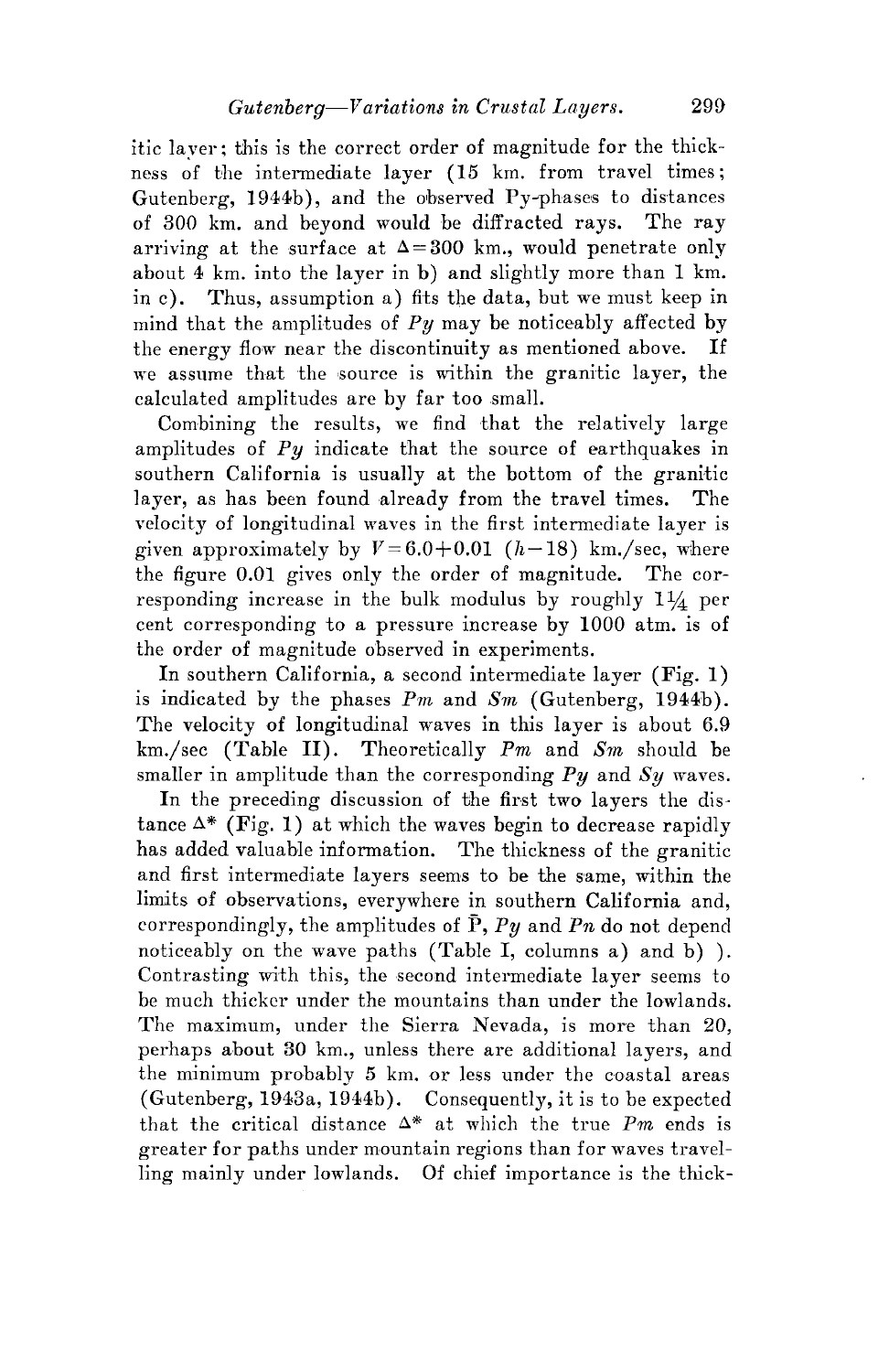ness of the second intermediate layer in the central part of the path.

## TABLE VI.

Observed values of log *u,* details as in Table I, for Pm for paths prevailing under a) lowlands, b) mountain regions.  $n =$  number of observations.

| $\Delta$ in km.<br>average | 170        | 205    | 225             | 245          | 260           | 275              | 310              | 370              | 440              |
|----------------------------|------------|--------|-----------------|--------------|---------------|------------------|------------------|------------------|------------------|
| log u a)<br>b)             | 0.6<br>0.8 | 0.4    | 0,1<br>$_{0.5}$ | 0.1<br>(0.3) | $-0.4$<br>0.4 | $-0.6$<br>$-0.1$ | $-0.8$<br>$-0.2$ | $-0.6$<br>$-0.6$ | $-0.8$<br>$-0.7$ |
| n a)<br>b)                 | 14<br>6    | 4<br>0 | Б<br>3          | 4<br>2       | 9             | 4                | 6<br>8           | 4<br>16          | 4<br>6           |

Table VI confirms the theoretical conclusions. Complications just discussed, make it impossible at present to obtain even approximate results concerning the change of wave velocity with depth.

## Pn IN SOUTHERN CALIFORNIA SHOCKS.

Pn forms the beginning of the seismograms at distances beyond about 150 km., depending on the structure above the Mohorovicic discontinuity (See Fig. 1). In addition to the complications mentioned in connection with  $Py$ , the effects of the refractions across the boundaries of the intermediate layers must be considered. Equations similar to (17), (18), and (19) again hold. Regardless of the number of intermediate .... l V2s (21) sin 14 = ill sin lh, W 1ere ill = -v • • • • , • • • • • • • • • • s r layers, the ray equation (14) gives (See Fig. 5)

Approximately

$$
\frac{d\Theta}{di_h} = \frac{d\beta}{di_h} = (c-1)\frac{m \cos i_h}{\cos i_4} \text{ where } c = \frac{s-\rho}{s+\rho}. \dots (22)
$$

*11,* may now be calculated from **(1),** in a way similar to the calculation for  $Py$ , with log  $C=2$  as before. The results depend much on the energy loss at the various discontinuities. However, these factors change very little with distance, except for those connected with the passage of the waves through the Mohorovicic discontinuity. Calculations have been made under a wide variety of assumptions as to the layering, the value of b, and also with the supposition that the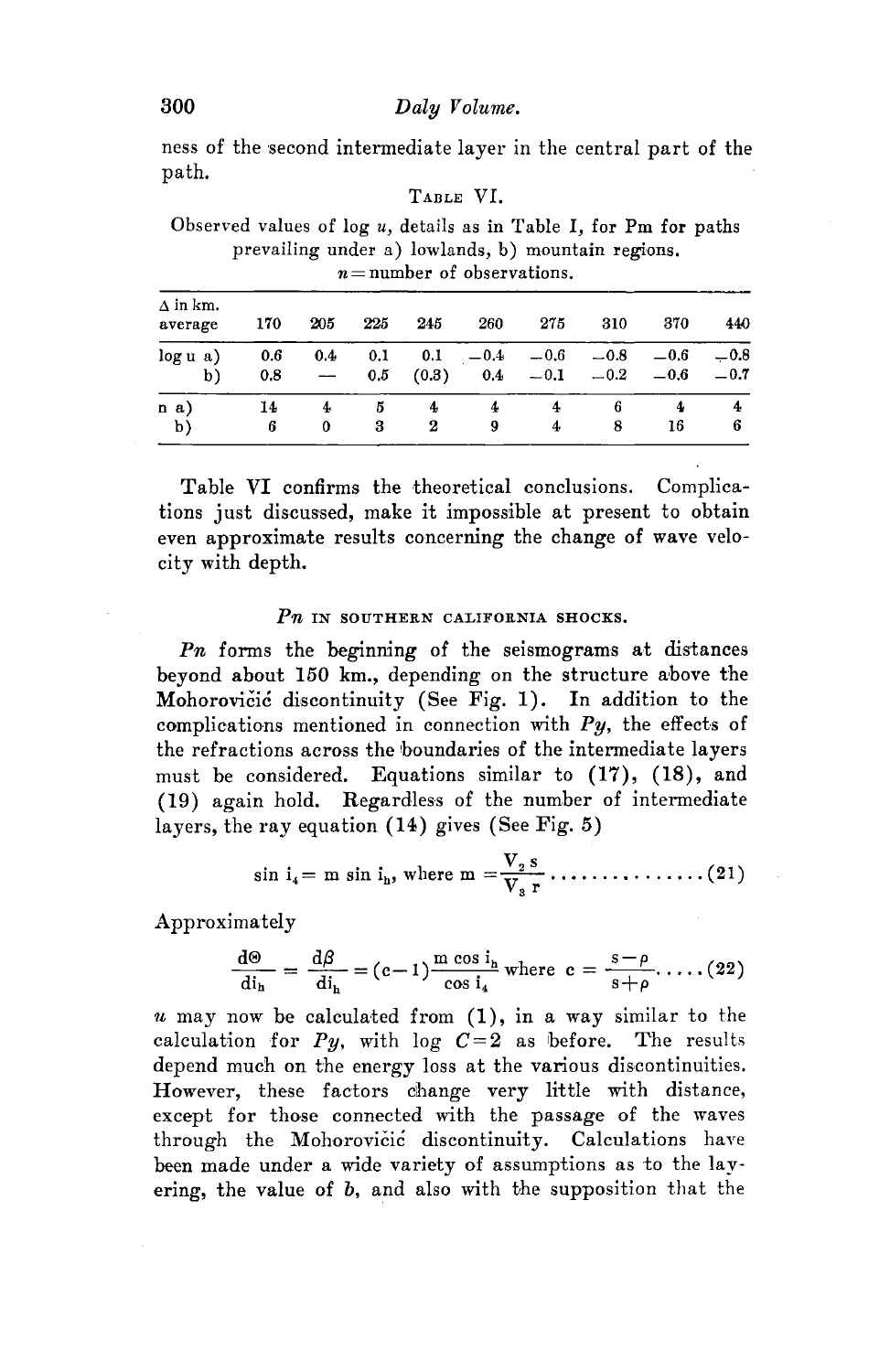faulting proceeds down to the Mohorovicic discontinuity. Except for this last assumption, the calculated values for short distances were too small, depending on the value of *b.* This may be partly an effect of the energy flow near the discontinuity, and it is to be expected larger for  $P_n$  than for  $Py$ , if for  $P_n$  the value of b is smaller than for  $Py$ . In Table VII,



observed and calculated values are given together. The last three "observed" values are based on 27 records of the short period vertical Beinoff seismograph at Tucson; from comparison with values at shorter distances, it has been found that about 1.1 must be subtracted from the logarithm of the amplitudes to give the results found from the standard horizontal torsion seismographs.

All calculated curves have one property in common-they

TABLE VII.

Observed values of log *u,* details as in Table I, and calculated values for *Pn*, assuming  $V = 8.0 + 0.01$  (h-40) km./sec.

| Distance 130 200 250 300 350 400 500 600 650                                     |  |  |  |  |  | 750 850 km. |
|----------------------------------------------------------------------------------|--|--|--|--|--|-------------|
| observed 0.0 0.0 -0.3 -0.5 -0.5 -0.7 -1.0 -1.2 (-1.3) (-1.5) (-1.8)              |  |  |  |  |  |             |
| calcul, $-1.1 - 0.9 - 0.8 - 1.8 - 0.8 - 0.8 - 0.7 - 0.7 - 0.7 - 0.7 - 0.7 - 0.7$ |  |  |  |  |  |             |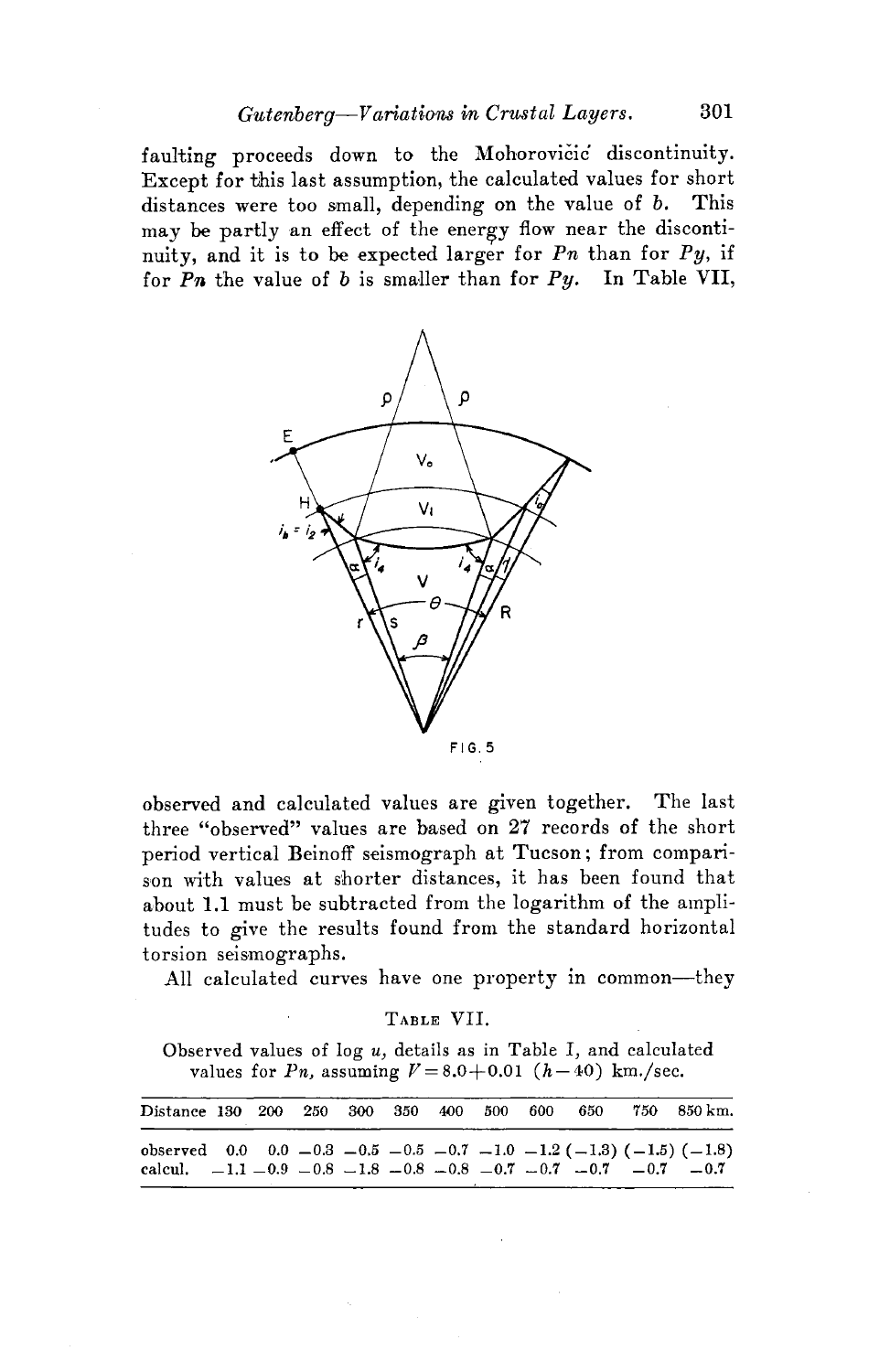give amplitudes increasing with distance throughout the range for which observations are available ( compare Jeffreys, 1937, p. 218). The olbservations, except for the beginning, show clearly the opposite trend; near 400 km., the amplitudes are about  $1/10$ , and near 800 km. roughly  $1/100$  of those near  $180 \text{ km}$ . This fact has been found previously for various This fact has been found previously for various regions (see, for example, Gutenberg, 1932, p. 199; Jeffreys, 1937, p. 218). The most reasonable assumption is that our basic equation (3) is incorrect below a depth of about *50* km., because there the increase in velocity is no longer proportional to the depth, but that the rate of increase becomes smaller and smaller with depth, until a depth of roughly 60 or 70 km. the velocity even begins to decrease slowly. The amplitudes of these waves will decrease rather rapidly with distance. Theoretically, they are zero, if the rays have their deepest point at a depth where the velocity decreases downward by only about 0.0013 km./sec per km. If *V* decreases more rapidly or decreases discontinuously, a "shadow zone" for  $P_n$ -waves will result at the earth's surface, in which only diffracted  $Pn$ -waves are recorded. As the data for southern California shocks are too scanty for the investigation of this problem in detail, records of Huancayo, Peru, have been examined; the results are discussed in the next section.

### THE DEPTH AT WHICH THE MELTING POINT IS REACHED,

One of the most important problems concerning the structure of the earth is to determine the depth ( or depths) at which the melting point of the material is reached. It has been discussed by geophysicists, geologists, volcanologists, mineralogists, seismologists (for example, Gutenberg, 1939, p. 161; Daly, 1943, p. 405; Anderson, 1938; Buddington, 1943; Guten- 'berg and Richter, 1939) but no definite answer has been given, though many agree that a depth of about 80 km. would fit well for this boundary. Such a depth would not disagree with studies on the temperature in the earth and the change of melting point with pressure, would explain the lack of strength below this depth which permits the post glacial uplifts, would agree with the properties of rocks to be expected at this depth, and would explain the peculiar behavior of the velocity *V* of longitudinal waves which has just been mentioned.

Some details are furnished by a study of the "shadow zone" for *P* and *S.* If the focal depth in shallow earthquakes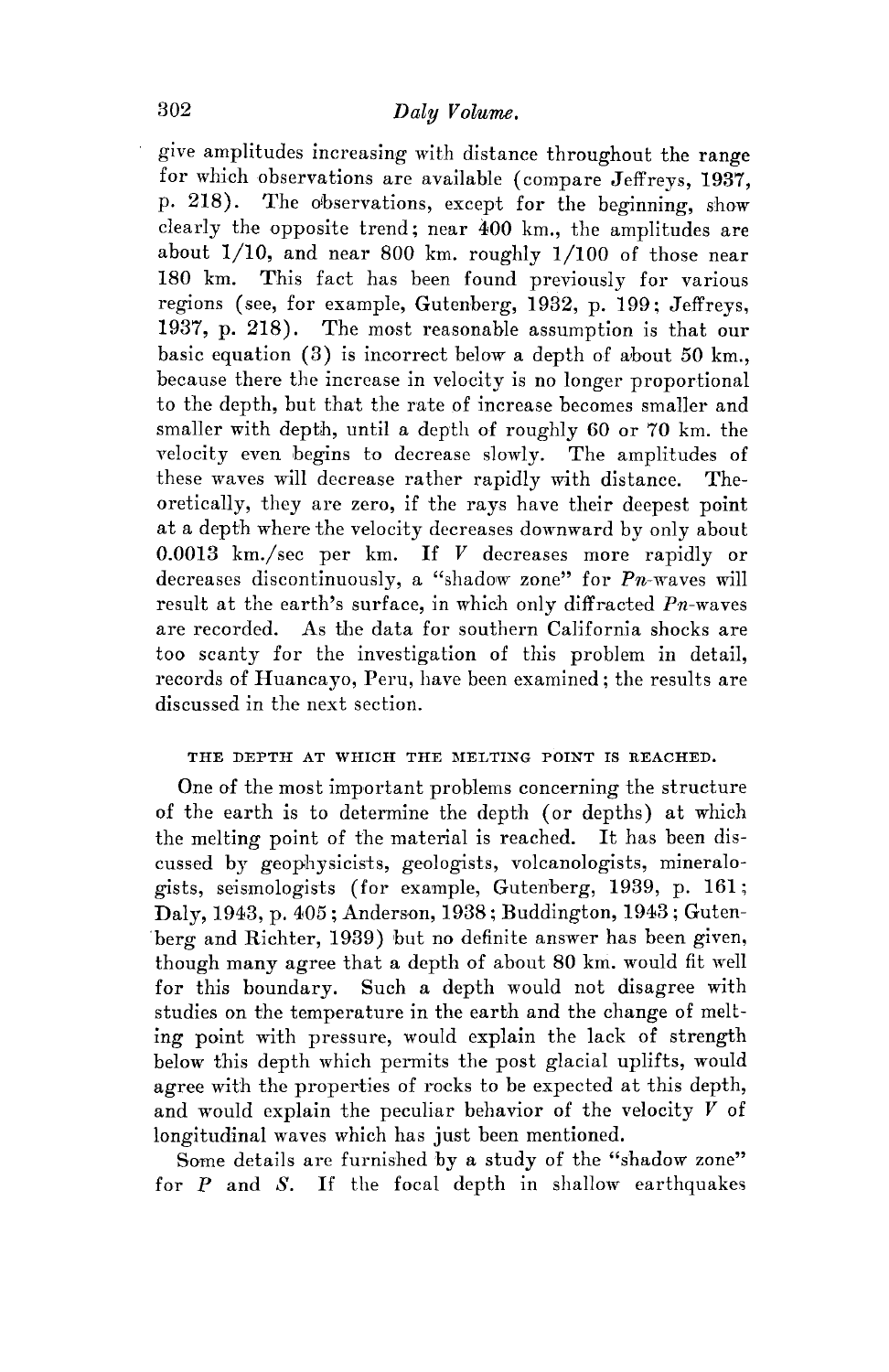increases, approaching the critical depth *D* where the wave velocity is supposed to decrease suddenly (with gradual increase below), the shadow zone moves to shorter epicentral distances (Fig.  $6$ ); its inner radius reaches a minimum, if the focus of



Fig. 6. Relative amplitudes of *P* waves recorded at Huancayo, Peru, as a function of epicentral distance and focal depth.

the earthquake is near the critical depth *D.* If the focal depth increases still more, the width of the shadow zone decreases; the latter disappears, if the source of the shock is below the depth where the wave velocity has increased to approximately the same value as above the depth  $D$  in the crystalline material;

| RT.E |  |
|------|--|
|------|--|

| Relative amplitudes of P in shocks recorded at Huancayo, Peru. |  |  |  |  |  |  |  |  |
|----------------------------------------------------------------|--|--|--|--|--|--|--|--|
|----------------------------------------------------------------|--|--|--|--|--|--|--|--|

|      | Date     | Hour            | Depth of<br>focus, km. | Distance<br>degr. | Amplitudes<br>of P |  |  |  |
|------|----------|-----------------|------------------------|-------------------|--------------------|--|--|--|
| 1933 | Aug. $8$ | 23 <sub>h</sub> | 170                    | $7\frac{1}{2}$    | medium             |  |  |  |
|      | Sep. 14  | 8               | 100                    | 9                 | very small         |  |  |  |
|      | Oct.     | 2               | 120                    | $5\frac{1}{2}$    | large              |  |  |  |
|      | Oct. 10  | 3               | 110                    | $11\frac{1}{2}$   | very small         |  |  |  |
|      | Oct. 12  |                 | 100                    | 12                | very small         |  |  |  |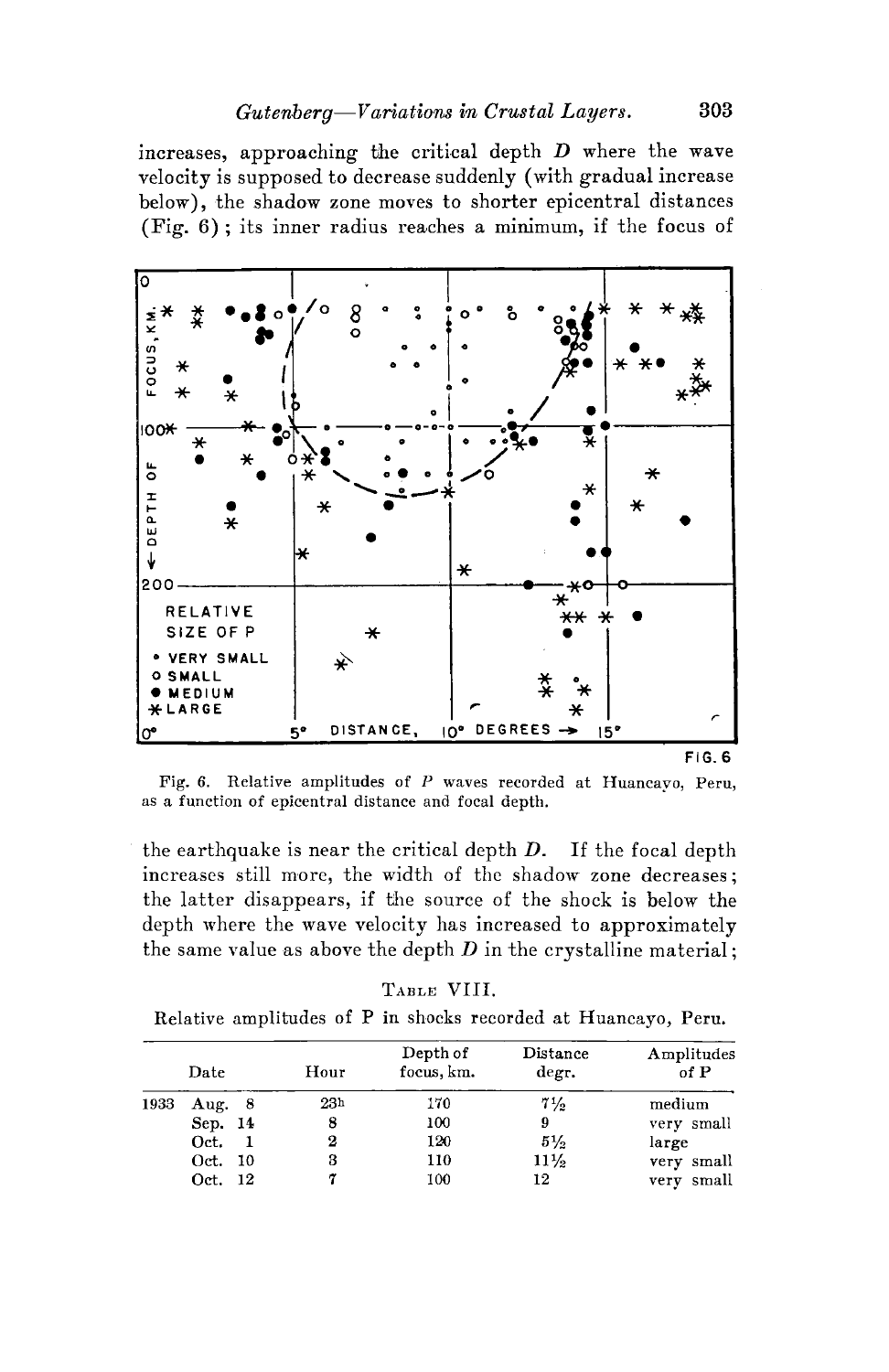# 304 *Daly Volume.*

# TABLE VIII (Continued).

Relative amplitudes of P in shocks recorded at Huancayo, Peru.

|      | Date              | Hour           | Depth of<br>focus, km. | Distance<br>degr. | Amplitudes<br>of P |
|------|-------------------|----------------|------------------------|-------------------|--------------------|
|      | Nov.<br>3         | 4              | 70                     | $10\frac{1}{2}$   | very small         |
|      | Dec.<br><b>10</b> | 7              | 60                     | 18                | large              |
| 1934 | Mar. 24           | 22             | $270 \pm$              | $14\frac{1}{4}$   | large              |
|      | Mar. 31           | 3              | 60                     | $16\%$            | medium             |
| 1937 | Sept. 24          | 19             | 130                    | $11\frac{1}{4}$   | small              |
|      | Oct.<br>12        | 20             | 110                    | $14\frac{1}{2}$   | large              |
| 1938 | 9<br>Jan.         | 20             | 120                    | 19                | small              |
|      | Apr. 17           | 14             | 60                     | $8\frac{1}{4}$    | very small         |
|      | Apr. 24           | 14             | 180                    | $14\frac{1}{2}$   | medium             |
|      | Aug.<br>4         | 8              | 220                    | 23%               | large              |
| 1939 | 18<br>Jan.        | 1              | 70                     | 18                | large              |
|      | May 13            | 0              | 210                    | 14                | large              |
|      | May 19            | 18             | 100                    | $9\frac{1}{4}$    | very small         |
|      | July<br>4         | 18             | 290                    | 13                | very large         |
|      | Sept. 13          | 18             | 130                    | 8                 | very small         |
|      | Sept. 20          | 6              | 60                     | $1\frac{1}{2}$    | very large         |
|      | Oct.<br>5         | 4              | 200                    | $12\frac{1}{2}$   | medium             |
|      | 7<br>Oct.         | 23             | 110                    | $8\frac{1}{2}$    | very small         |
|      | Nov. 18           | 7              | 40                     | 4                 | medium             |
|      | Nov. 26           | 6              | 130                    | 4                 | medium             |
|      | Dec.<br>13        | 18             | 100                    | $4\frac{1}{2}$    | medium             |
|      | 24<br>Dec.        | 22             | $600 +$                | 7                 | medium             |
| 1940 | 7<br>Jan.         | 21             | 100                    | 6                 | very small         |
|      | Feb. 12           | $\bf{0}$       | 60                     | $15\frac{1}{2}$   | very large         |
|      | Mar. 24           | 11             | 280                    | 14                | large              |
|      | Mar. 31           | 16             | 50                     | $8\frac{1}{2}$    | very small         |
|      | Apr.<br>8         | 8              | 50                     | $21\frac{1}{2}$   | large              |
|      | 4<br>May          | 16             | 30                     | 7                 | small              |
|      | May<br>5          | $\overline{2}$ | 40                     | 7                 | small              |
|      | 4<br>Aug.         | 16             | 130                    | $3\frac{1}{2}$    | large              |
|      | 7<br>Aug.         | 2              | 100                    | 12                | medium             |
|      | Aug. 26           | $\overline{2}$ | 100                    | 1                 | very large         |
|      | Sept. 18          | 15             | 110                    | 12                | very small         |
|      | Sept. 23          | 7              | 550                    | 16                | very large         |
|      | Sept. 24          | 9              | 150                    | 6                 | large              |
|      | Oct.<br>1         | 10             | 75                     | 18                | large              |
|      | 3<br>Oct.         | 4              | 110                    | 11                | very small         |
|      | 4<br>Oct.         | 7              | 75                     | 10                | very small         |
|      | 6<br>Oct.         | 15             | 60                     | 9                 | very small         |
|      | 23<br>Oct.        | $\overline{2}$ | 140                    | 10                | large              |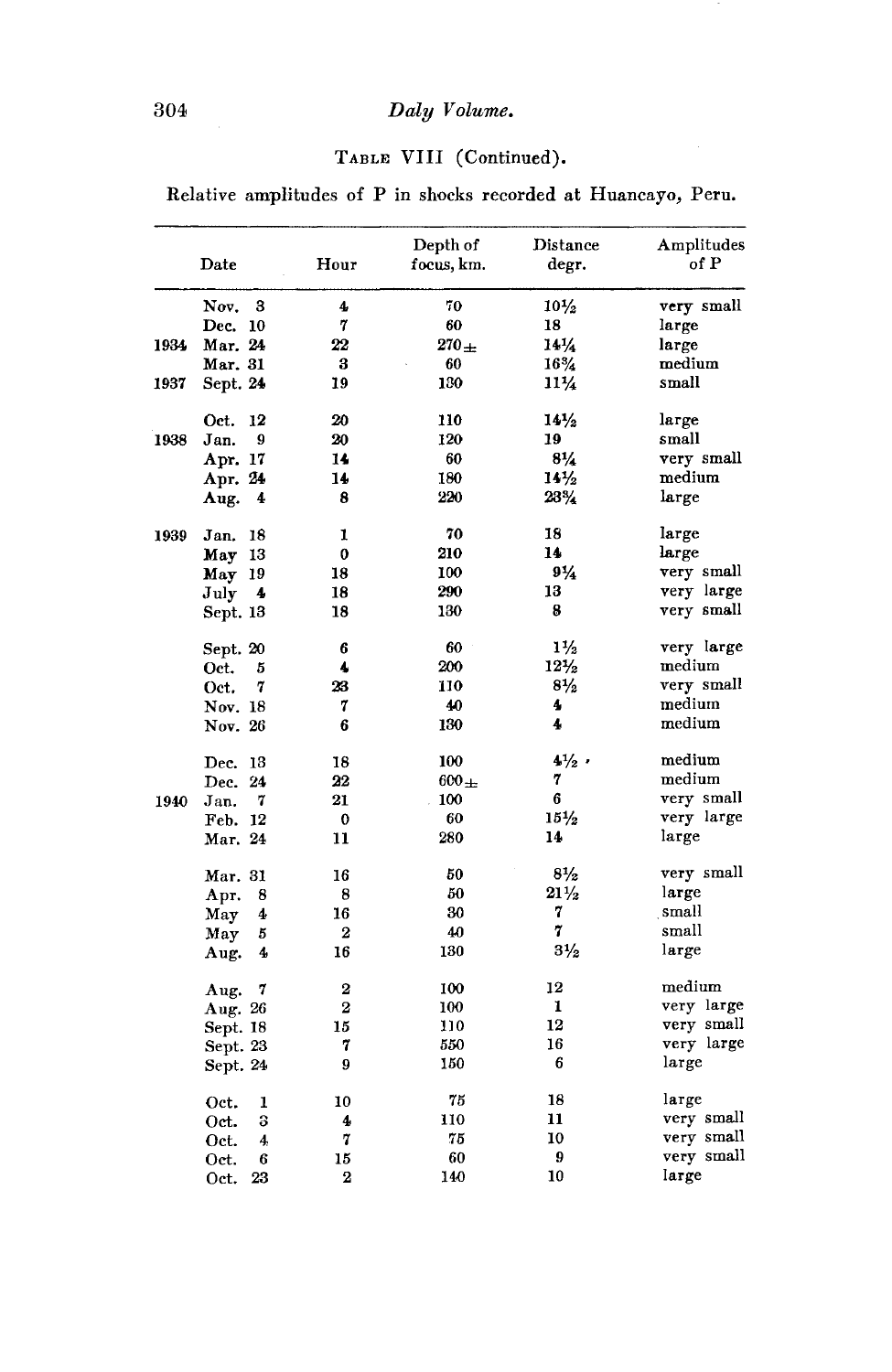## TABLE VIII-(Continued).

Relative amplitudes of P in shocks recorded at Huancayo, Peru.

|      | Date                 | Hour<br>$\bar{\gamma}$ | Depth of<br>focus, km. | Distance<br>degr. | Amplitudes<br>of P |
|------|----------------------|------------------------|------------------------|-------------------|--------------------|
|      | Oct.<br>27           | 10                     | 50                     | $9\frac{1}{2}$    | very small         |
|      | Nov.<br>3            | 6                      | 75                     | $1\frac{1}{2}$    | large              |
|      | Dec.<br>4            | 19                     | 30                     | $\boldsymbol{2}$  | large              |
|      | 10<br>Dec.           | 0                      | 90                     | 9                 | very small         |
|      | Dec. 22              | 18                     | 230                    | $7\frac{1}{2}$    | very large         |
| 1941 | 19<br>Jan.           | 8.                     | 40                     | 10                | very small         |
|      | Jan.<br>24           | 5                      | 130                    | $8\frac{1}{2}$    | medium             |
|      | Jan.<br>30           | 4                      | 40                     | 4                 | $_{\rm medium}$    |
|      | 2<br>Feb.            | 23                     | 30                     | $18\frac{1}{2}$   | $_{\rm medium}$    |
|      | Mar. 10              | 8                      | 110                    | 2                 | large              |
|      | 3<br>Apr.            | 14                     | 260                    | 13                | large              |
|      | 3<br>Apr.            | 15                     | 260                    | 13                | very large         |
|      | May<br>11            | 5                      | 30                     | $3\frac{1}{2}$    | medium             |
|      | 3<br>July            | 7                      | 60                     | 21                | very large         |
|      | $_{\rm July}$<br>-10 | 9                      | 120                    | 8                 | very small         |
|      | July 11              | 1                      | 30                     | 18                | large              |
|      | July 11              | $\overline{2}$         | 30                     | 18                | large              |
|      | Aug. 10              | 19                     | 220                    | 16                | medium             |
|      | Aug. 14              | 1                      | 180                    | 15                | medium             |
|      | Aug. 24              | 22                     | 110                    | $14\frac{1}{2}$   | medium             |
|      | Sept.<br>7           | 22                     | 30                     | 9                 | very small         |
|      | Oct.<br>15           | 0                      | 100                    | $3\frac{1}{2}$    | very large         |
|      | Oct.<br>15           | 9                      | 110                    | $4\frac{1}{2}$    | medium             |
|      | Nov. 10              | 9                      | 210                    | $13\frac{1}{2}$   | large              |
|      | Dec.<br>-14          | 6                      | 110                    | $4\frac{1}{2}$    | small              |
|      | Dec. 14              | 10                     | 70                     | 3                 | medium             |
|      | Dec. 31              | 17                     | 30                     | $10\frac{1}{2}$   | small              |
| 1942 | Jan.<br>8            | 15                     | 110                    | $6\frac{1}{2}$    | very small         |
|      | Feb. 15              | 14                     | $150+$                 | 8                 | medium             |
|      | Feb. 24              | 11                     | $200\pm$               | 21                | large              |
|      | Mar.<br>1            | 17                     | 50                     | 16                | medium             |
|      | May 17               | 15                     | 50                     | 14                | small              |
|      | $\text{May}$ 22      | 10                     | 130                    | $16\frac{1}{2}$   | large              |
|      | June<br>6            | 5                      | 50                     | 14                | small              |
|      | $\bold{June}$<br>6   | 10                     | 50                     | 14                | small              |
|      | June 12              | 10                     | 50                     | $10\frac{1}{2}$   | very small         |
|      | June 16              | 7                      | 60                     | 14                | small              |
|      | June 16              | 21                     | 60                     | 14                | large              |
|      | June 29              | 6                      | 100                    | 20                | large              |
|      | 2<br>July            | 7                      | 40                     | 14                | small              |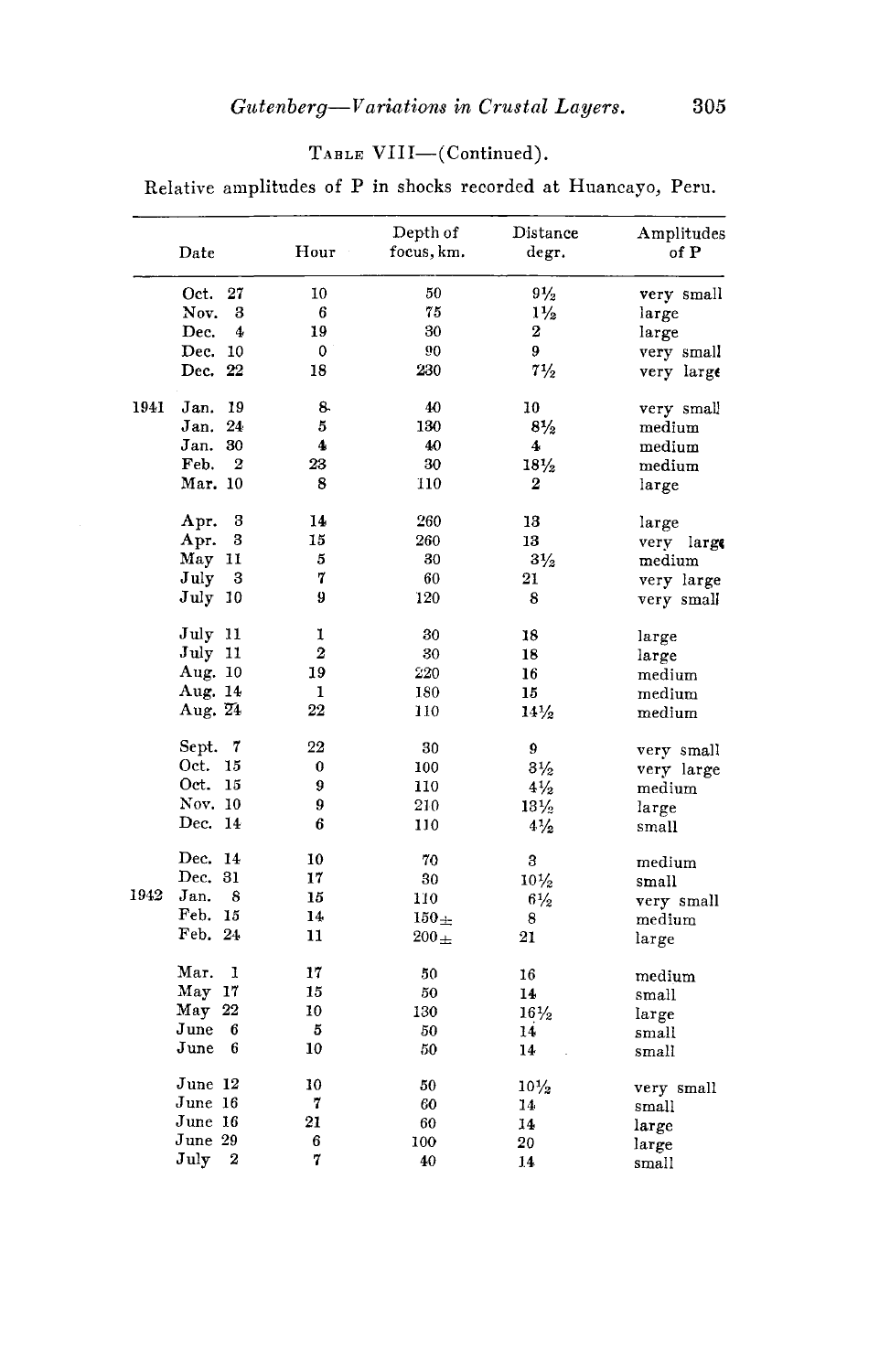## 306 *Daly Volume.*

#### TABLE VIII-(Concluded).

| Date                   | Hour           | Depth of<br>focus, km. | Distance<br>degr.     | Amplitudes<br>of P<br>very small |  |  |
|------------------------|----------------|------------------------|-----------------------|----------------------------------|--|--|
| July<br>$4\phantom{1}$ | 0              | 40                     | 14                    |                                  |  |  |
| July<br>4              | 1              | 40                     | $14\frac{1}{2}$       | medium                           |  |  |
| July<br>4              | 4              | 40                     | $14\frac{1}{2}$       | medium                           |  |  |
| July<br>4              | 6              | 40                     | $14\frac{1}{2}$       | medium                           |  |  |
| July<br>7              | 12             | 80                     | $14\frac{1}{2}$       | medium                           |  |  |
| July<br>8              | 6              | 140                    | $14\frac{1}{2}$       | large                            |  |  |
| 8<br>July              | 22             |                        | 60<br>$14\frac{1}{2}$ |                                  |  |  |
| July<br>12             | $\overline{5}$ | 30                     | 13                    | small                            |  |  |
| Aug. 30                | 19             | 80                     | 3                     | very large                       |  |  |
| Sept.<br>-6            | 15             | 60                     | $16\frac{1}{2}$       | very large                       |  |  |
| Sept. 12               | 5              | 30                     | $\boldsymbol{4}$      | medium                           |  |  |
| Sept. 30               | 15             | 80                     | 5                     | very small                       |  |  |
| Sept. 30               | 16             | S <sub>0</sub>         | 5                     | small                            |  |  |
| Nov.<br>6              | 13             | 120                    | 6                     | medium                           |  |  |
| 8<br>Nov.              | 10             | 30                     | $4\frac{1}{2}$        | small                            |  |  |
| Nov. 12                | 15             | 40                     | 14                    | medium                           |  |  |
| Nov. 12                | 18             | 40                     | $13\frac{1}{2}$       | small                            |  |  |
| Nov. 12                | 22             | 40                     | $13\frac{1}{2}$       | small                            |  |  |
| Nov. 17                | 23             | 40                     | 4                     | medium                           |  |  |
| Dec.<br>$\blacksquare$ | $\bf 2$        | 40                     | 10                    | very small                       |  |  |
| Dec.<br>-15            | 9              | 40                     | 14                    | medium                           |  |  |
| Dec. 26                | 12             | 50                     | 19                    | very large                       |  |  |

Relative amplitudes of P in shocks recorded at Huancayo, Peru.

(in Fig. 6 at 140 to 150 km.). Theory, and observations from 38 records at Huancayo, Peru, were discussed by Gutenberg and Richter (1939; with characteristic seismograms).

Table VIII contains additional data; they are plotted in Fig. 6 together with those published previously. The abscissas in Fig. 6 are epicentral distances of the shocks, the ordinates (downward) the depths of the hypocenters  $(h \text{ in Fig. 1})$ ; the relative intensity of  $Pn$  (after reduction to the same magnitude of the shock) is indicated by various symbols explained in the figure. The ratio between the "very large" and the "very small" amplitudes is of the order of 100. By far the greater numiber of the small *Pn~waves* are found in the section of the figure outlined by a barred line.

Figure 6 indicates that the minimum velocity occurs at a depth of not over 100 km.; no exact value can be given, nor is it possible to find the amount of decrease in the velocity in  $V$ by this method. However, observed travel times indicate that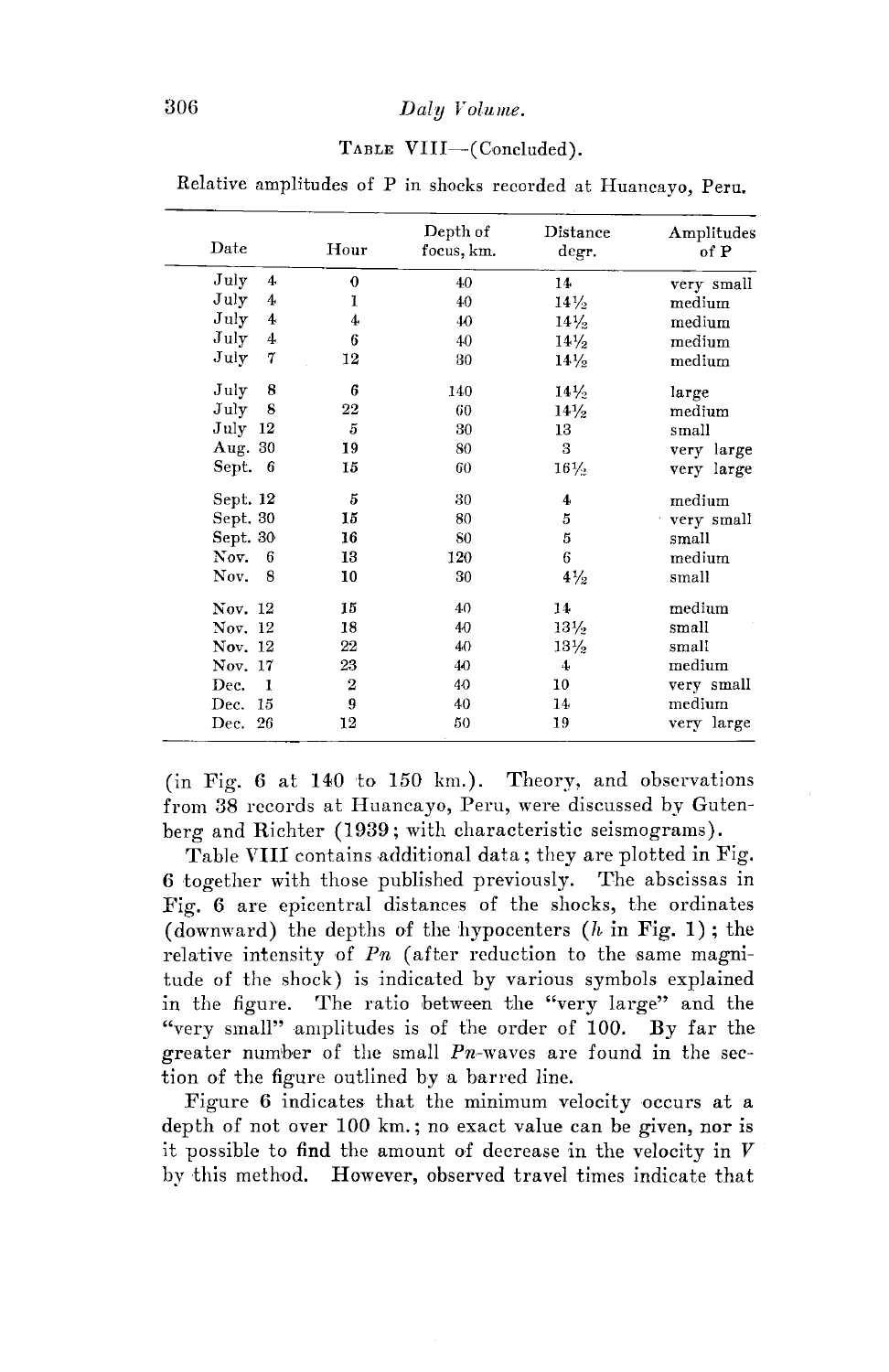it cannot exceed a few tenths of 1 km./sec. This decrease may be sudden or gradual over a small depth range (up to about 30 km.) as the shadow zone ends abruptly; it is followed by large amplitudes and does not exist if the hypocenter is below about 140 km. At this depth, the velocity  $V$  must have about the same value as at the depth where the decrease begins. For greater depths the increase in velocity remains large enough to be found from travel time observations. All these phenomena are explained by the assumption that the material has its melting point at a depth of about 80 km.

#### THE AMPLITUDES OF TRANSVERSE WAVES.

Theoretically, the transverse waves can be used in the same way as the longitudinal waves. The fundamental equation (1) remains unchanged, and most of the other equations remain correct. However, there is one additional theoretical difficulty. Whereas the direction of the vilbrations in longitudinal waves is given by the angle of incidence, in transverse waves  $(S$ -waves) the particles may oscillate in any direction perpendicular to the ray. The amplitudes of S may be given by two components, one purely horizontal *("SH"),* the other in the plane of the ray, with a horizontal as well as a vertical component *("SV").* The ratio *SH/SV* depends mainly on the mechanism of the shock and may have any value. It enters our problem since the ratio of the refracted and the incident energy at discontinuities, as well as the ratio  $(u/A)$  of the horizontal ground displacement at the station to the incident amplitude there, are different for *SH* and *SV.* On the other hand, the observations of the amplitudes of S-waves are less accurate than those for  $P$ ;  $\bar{S}$  is frequently disturbed by surface waves, and the small  $Sn$ -waves are superimposed on the tail of the  $P$ -group, thus differing from  $P_n$  which usually forms the beginning of the seismogram.

The measurements of S were carried out in the same way as those for P. The number of observations is somewhat less than for P. Averages for logarithms of the trace-amplitudes of the four  $S$ -phases corresponding to the  $P$ -phases in Tables III, V, VI and VII are given in Table IX. The last four lines of this table give the resulting values of  $log (S/P)$  for the corresponding pairs of waves. These ratios depend on the change of Poisson's ratio with depth and the values of C,  $(u/A)$ <sub>o</sub> and of *F* in equation (1). The average for the loga-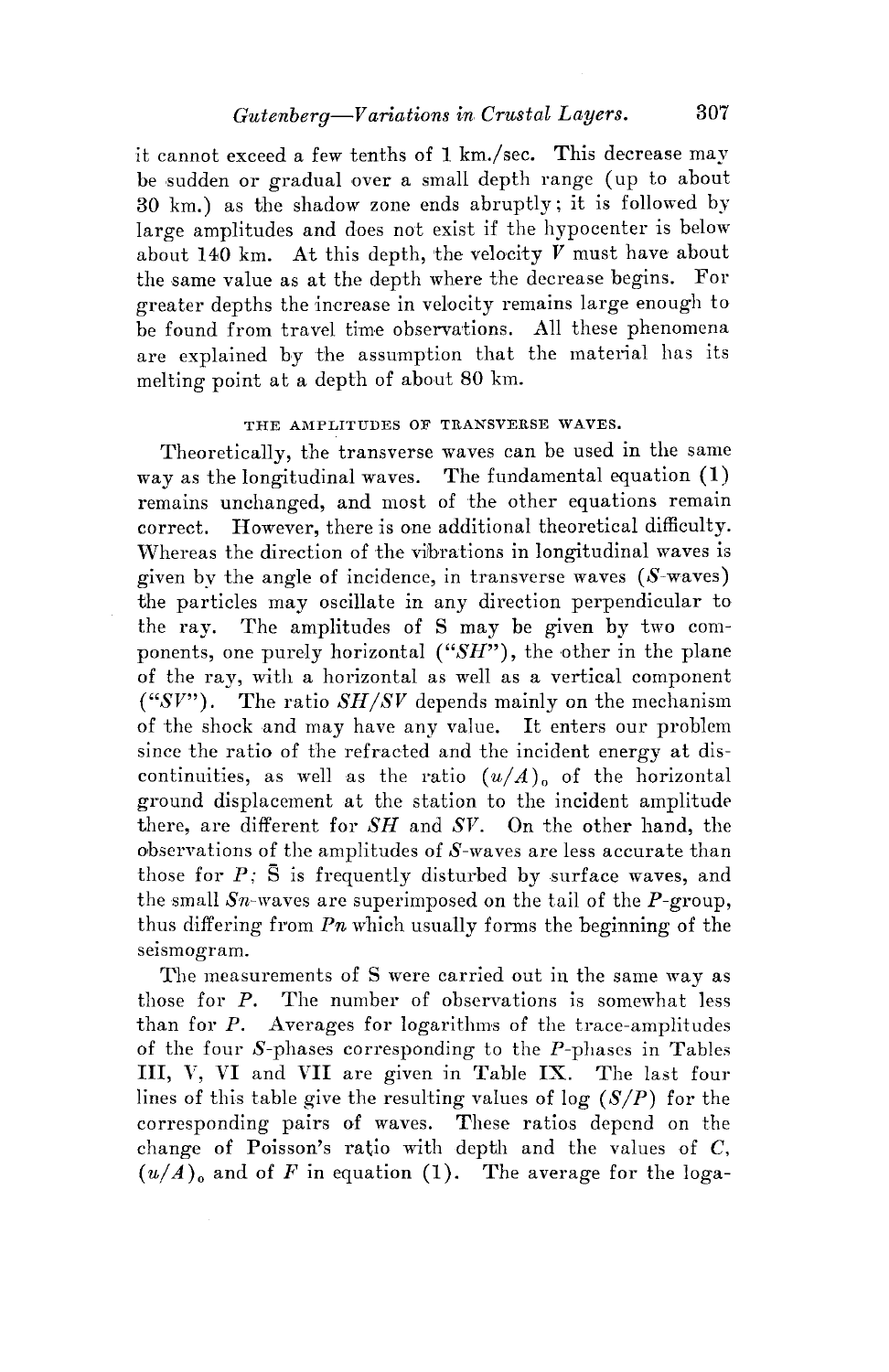#### **308** *Daly V olwme.*

#### TABLE IX.

Logarithms of average horizontal trace-amplitudes of S-waves in Southern California earthquakes of magnitude 5 and of their ratios to the amplitudes of the corresponding P-waves. For details see Table I.

|                   | Distance    | 25    | 50 |  |                                           |  |                         |  | 75 100 150 200 250 300 350 400 450 500 km.            |
|-------------------|-------------|-------|----|--|-------------------------------------------|--|-------------------------|--|-------------------------------------------------------|
| $log\overline{S}$ |             | (2.9) |    |  | 2.4 2.1 1.9 1.8 1.4 1.2 1.1 0.7 0.6 0.3   |  |                         |  | 0.3                                                   |
| log Sy            |             |       |    |  | 1.7 1.5 1.3 1.2 1.0 0.5 0.3 0.2           |  |                         |  | 0.1                                                   |
|                   | log Sm      |       |    |  | 0.8                                       |  | $0.8$ 0.5 0.2 0.1       |  |                                                       |
| log Sn            |             |       |    |  |                                           |  |                         |  | $1.2$ 1.0 0.7 0.3 0.2 0.1 0.0 $-0.2$                  |
|                   | log (S/P)   |       |    |  |                                           |  |                         |  | $(0.8)$ 0.9 0.7 0.7 0.8 0.7 0.6 0.6 0.6 0.6 0.6 (0.8) |
|                   | log (Sy/Py) |       |    |  | $1.2$ 0.7 0.7 0.7 0.8 0.5 0.5 0.6         |  |                         |  | (0.8)                                                 |
|                   | log (Sm/Pm) |       |    |  |                                           |  | $(0.4)$ 0.8 1.1 0.9 0.8 |  |                                                       |
|                   | log (Sn/Pn) |       |    |  | $1.2$ $1.0$ $1.0$ $0.8$ $0.7$ $0.8$ $0.8$ |  |                         |  | 0.9                                                   |

rithms of the first two is about 0.7, for the third about 0.9. Thus, as an average the recorded amplitudes of  $\bar{S}$  and  $Sy$  are about 5 times those of the corresponding P-waves. This is partly a consequence of the fact that the periods in the  $S$ -waves are sometimes longer than in the  $P$ -waves, so that the same amplitude in  $P$  and  $S$  corresponds to a larger energy in the P-waves; also, a given amplitude of  $A$  of the arriving wave produces a larger horizontal ground movement  $u$  in the the  $S$ waves than in the P-waves.

In Table X characteristic values of  $u/A$  are given for various distances  $\Delta$ . Except for distances less than 15 km.,  $S_V$  ought to be noticeably smaller than  $\overline{S}H$  if both started out with the same amplitudes. This agrees with many observations (Gutenberg, 1943c, Fig. 1). Consequently, we have to compare the values of  $(u/A)$  for P with those for  $\overline{S}H$ . At distances between 25 and 300 km., their ratio varies between 1.1 and 1.7, the logarithm between about 0.0 and 0.2. Com-

| ۱RT.<br>H. |  |
|------------|--|
|------------|--|

Values of  $(u/A)$  as a function of angle of incidence i<sub>0</sub> and corresponding approximate distance  $\Delta$ (in km.) of P and S.

| i.                           | 0 15 29 32 34 35 $\frac{1}{2}$ 45 59 74 79 83° 90°                                                                            |  |  |  |  |  |  |
|------------------------------|-------------------------------------------------------------------------------------------------------------------------------|--|--|--|--|--|--|
|                              | $0 \quad 5 \quad 10 \quad 11 \quad 12 \quad 13 \quad 16 \quad 18 \quad 30 \quad 60 \quad 110 \quad 300 \quad -$               |  |  |  |  |  |  |
| $\bar{P}$                    | $0.0 \quad 0.6 \quad 1.1 \quad 1.2 \quad 1.2 \quad 1.3 \quad 1.5 \quad 1.5 \quad 1.7 \quad 1.7 \quad 1.5 \quad 1.2 \quad 0.0$ |  |  |  |  |  |  |
| $\bar{\mathbf{S}}$ H         |                                                                                                                               |  |  |  |  |  |  |
| $\bar{\mathbf{s}}\mathbf{v}$ | $2.0$ 1.9 1.7 1.7 2.0 5.0 0.4 0.0 0.5 0.5 0.4 0.3 0.0                                                                         |  |  |  |  |  |  |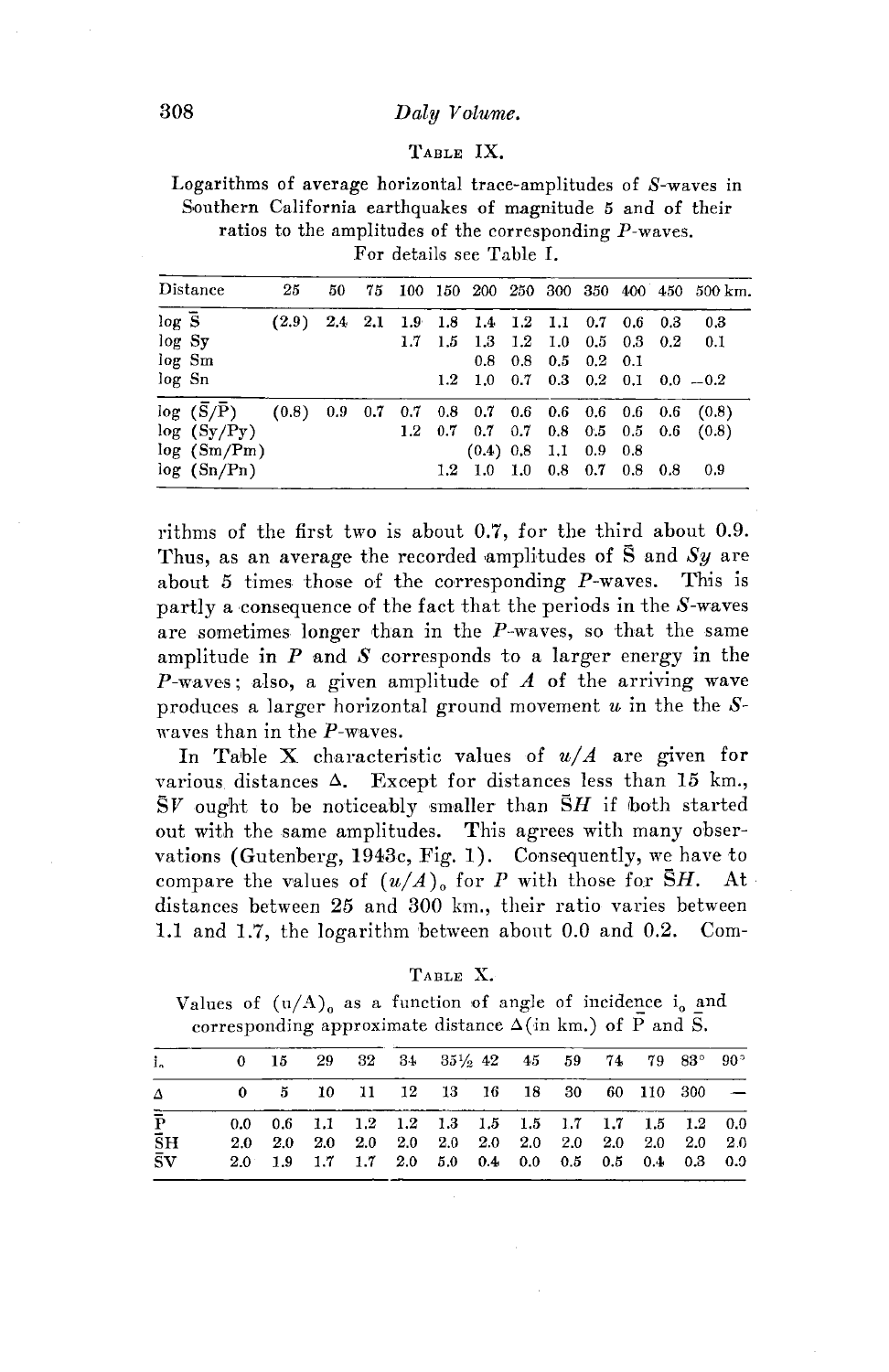bining the results of Tables IX and X, it follows that the amplitudes of the  $\bar{P}$ - and S-waves arriving at distances between about 25 and 300 km. have about the same amplitude ratio. Consequently, the value of the square root in equation (1), which depends on the change of velocity with depth, changes in approximately the same way for S and **P.** Besides, **S** shows a similar rapid decrease in amplitudes with distances between 300 and 350 km. (Table **IX)** as **f>,** indicating the end of the direct waves. Both results lead to the oonclusion that in the granitic layer the curvature of the rays must be about the same, Poisson's ratio must be approximately independent of depth, and the change in the rigidity with depth must be of the same order of magnitude as the change in the bulk modulus, as we had assumed in equations (7) to (10).

Similar conclusions may be drawn from the other pairs of waves with regard to the intermediate layers and the material below the Mohorovicic discontinuity although we must keep in mind that sources of error increase with the number of quantities involved. As to  $Sy, (u/A)_{0}$  is about 0.5 for  $SV$ , 2.0 ( as always) for *SH,* as compared with 1.6 for *Py;* as to *Sn,* it is near zero for *SV,* 2.0 for *SH,* as against 1.4 for *Pn.* In addition, differences in the loss of energy  $(F \text{ in equation 1})$  at the points of refraction must be considered. From the calculations (for details, see Gutenberg, 1944a) it is evident that for angles of incidence near 90° in the layer with higher velocity, the percentage of energy lost in the refraction is about equal for *P* and *SV*, but that *SH* carries roughly between  $1\frac{1}{2}$ and 2 times the energy of *SV* across the discontinuity. The energy lost by *Sn* or *Pn* in passing through the discontinuities between the intermediate layers and into the granitic layer is very small (between a few and about 15 per cent) in all instances, and the differences are negligible. Thus, theoretically we should expect that on the average log  $(Sy/Py)$  should be about 0.1 greater and log *(Sn/Pn)* about 0.3 greater than  $\log$  ( $\overline{S}/\overline{P}$ ), if the radius of curvature of the rays and the relative increase in velocity with depth are the same for  $P$  and S. These calculated values correspond very closely to the observations ( second part of Table **IX).** The sudden decrease in amplitudes at a distance of about 300 km. is even more strongly marked in Sy than in Py indicating very closely the same curvature of those rays of *Py* and *Sy* which are grazing at the bottom of the first intermediate layer. Also,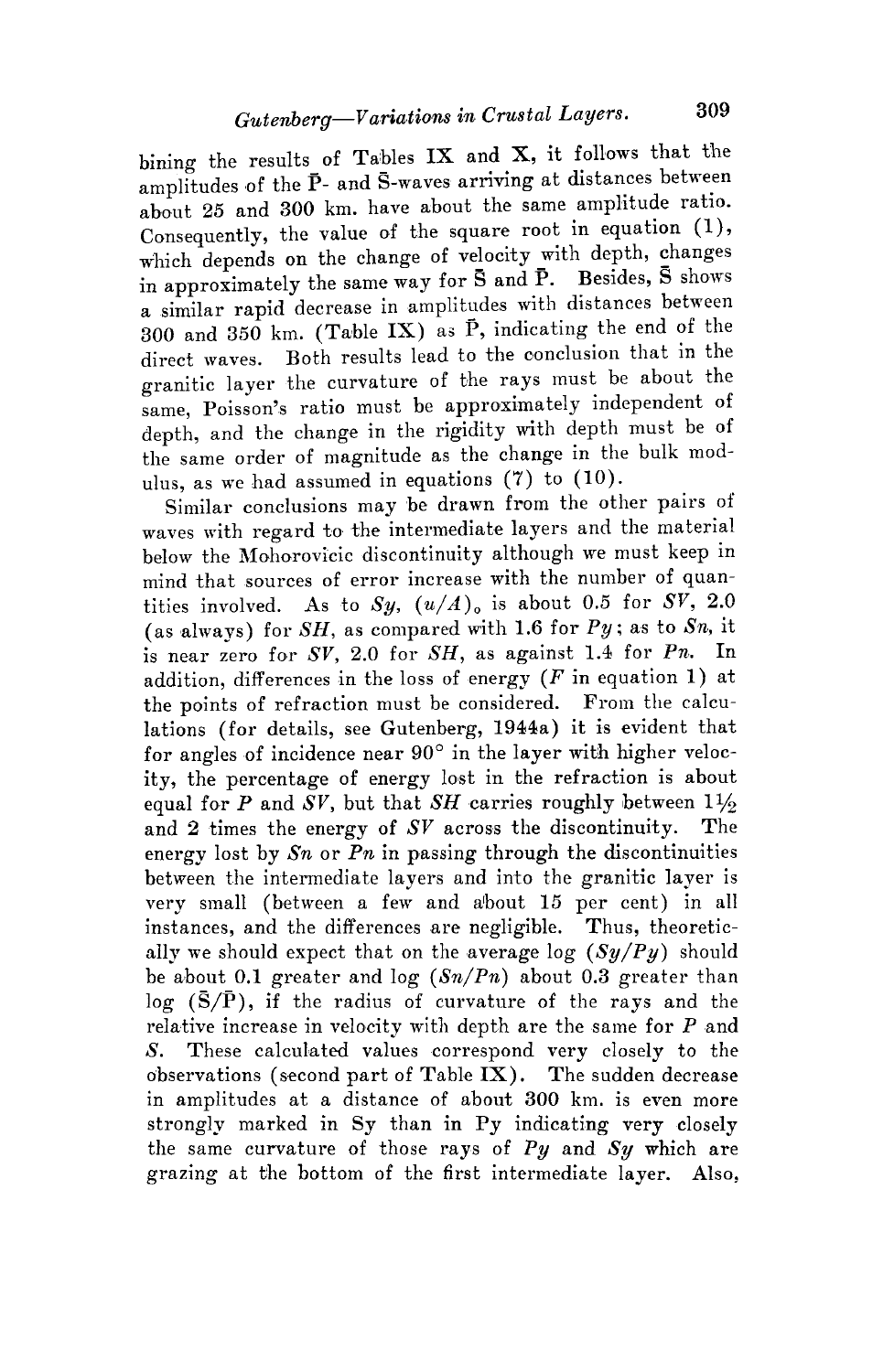### 310 *Daly V olwme.*

the rapid decrease in *Sn* with distance, especially beyond a distance of about 200 km. corresponds to the change in *Pn,.*  The Huancayo records show the same behavior for  $S$  as for  $P$ , whenever the depth of focus was large enough to prevent surface waves with amplitudes exceeding those of S. All data indicate, that the velocity of  $S$  below the Mohorocicic discontinuity changes in a way similar to that of P.

Values for the rigidity  $\mu$  in the various layers are given in Table II. They change with depth in each of the layers in a similar proportion as the values for  $k$ .

#### SUMMARY.

An investigation of amplitudes of P-waves in southern California in about 300 instances, having epicentral distances from 5 to 570 km. indicates that the velocity *V* of longitudinal waves in the granitic layer at depths  $h$  (in km.) between about 2 km. and its bottom at about 18 km. is given by  $V = 5.56 +$ 0.001  $h$  km./sec. The second term is a first approximation only and indicates an increase in the bulk modulus by about ¾ per cent corresponding to an increase in pressure by 1000 atm. This is of the same order of magnitude as the values found for granite in laboratory experiments and from the theory of finite strain.

Similarly, the investigation of  $Py$ -waves gives a velocity of 6.0+0.01 ( $h-18$ ) km./sec for the (first) intermediate layer and a resulting increase in the bulk modulus by about  $1\frac{1}{4}$  per cent per pressure increase of 1000 atm. Travel times as well as amplitudes lead independently to the conclusion that most of the 50 shocks used originated at the bottom of the granitic layer. In shocks with faulting completely inside the granitic layer only, the amplitudes of *Py* should be about the same size as those of  $P_n$ .

The fact that the amplitudes of the various 8-waves change with distance in a similar way as those of the corresponding  $P$ -waves, indicates that the effect of pressure and temperature on the coefficient of rigidity is relatively the same as on the bulk modulus.

The Mohorovicic discontinuity is at a depth of about 35 to 40 km. in the coastal areas of southern California, but deeper under mountain ranges. The velocity of *Pn* below it is close to 8.0 km./sec. At first, the velocities of both,  $P$  and  $S$ , increase with depth, probably at a rate similar to that in the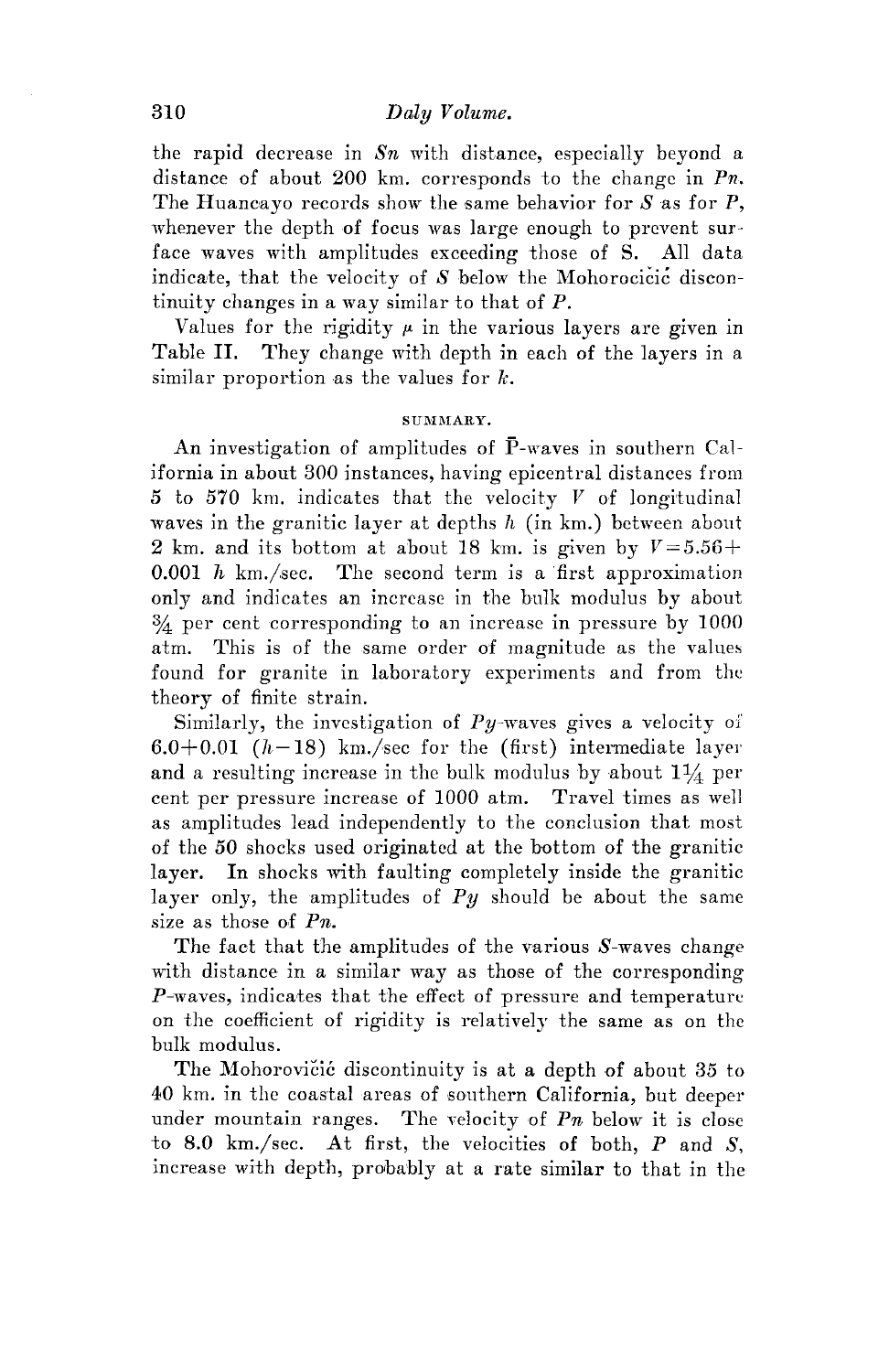upper layers, but the rate of increase falls off rapidly with increasing depth, resulting in a rapid decrease of the amplitudes of  $Pn$  and  $Sn$  with distance beyond  $\Delta = 200$  km. Amplitudes of *Pn* and similarly of *Sn* in intermediate shocks without appreciable surface waves on records of shocks originating at various depth within a radius of about 2000 km. from Huancayo, Peru, and recorded at the station there confirm the previous results of Gutenberg and Richter **(1939)** concerning the relationship between the epicentral distances at which the ampli- •tudes of *Pn* are very small, and the focal depth of the shocks (See Fig. 6.) These findings can be explained on the assumption that at a depth of about 80 km. the melting point of the material is reached. Immediately above that critical depth, the effect of temperature on the hulk modulus and on the coefficient of rigidity may approach or even surpass the effect of pressure. At the critical depth itself, there may be a slight sudden decrease of the wave velocity. Experimental data (Birch et al., 1942, pp. 15, 28 and 59) are insufficient to decide which decrease is larger at the melting point, that of the elastic constants or that of the density. At greater depth, the effect of the temperature on the bulk modulus and the coefficient of rigidity becomes more and more insignificant. Whereas above the critical depth, a minimum stress of the order of  $10^9$  dynes/cm.<sup>2</sup> (the strength), is required to start plastic flow, below this depth the strength is much smaller, and the plastic flow is controlled mainly by the plasticity of the material.

#### REFERENCES,

Adams, L. H., and Williamson, E. D.: 1923, The compressibility of minerals and rocks at high pressures, Franklin Inst., Jour., vol. 195, p. 475.

- Anderson, E. M.: 1938, Geophysical data applied to the magma problem, Bulletin volcanologique, Ser. 2, Tome 3, pp. 42-82.
- Birch, F.: 1938, The effect of pressure upon the elastic parameters ot isotropic solids, according to Murnaghan's theory of finite strain, Jour. Applied Physics, vol. 9, pp. 279-288.
- -: 1939, The variation of seismic velocities within a simplified earth model in accordance with the theory of finite strain, Seismol. Soc. Amer., Bull., vol; 29, pp. 463-479.
- -: 1943, Elasticity of igneous rocks at high temperatures and pressures, Geol. Soc. Amer., Bull., vol. 54, pp. 263-285.

---- and Dow, R. B.: 1936, Compressibility of rocks and glasses at high temperature and pressures: Seismological application, Geol. Soc. Amer., Bull., vol. 47, pp. 1235-1255.

--- et al: 1942, Handbook of physical constants, Geol. Soc. Amer., Special Papers, No. 36.